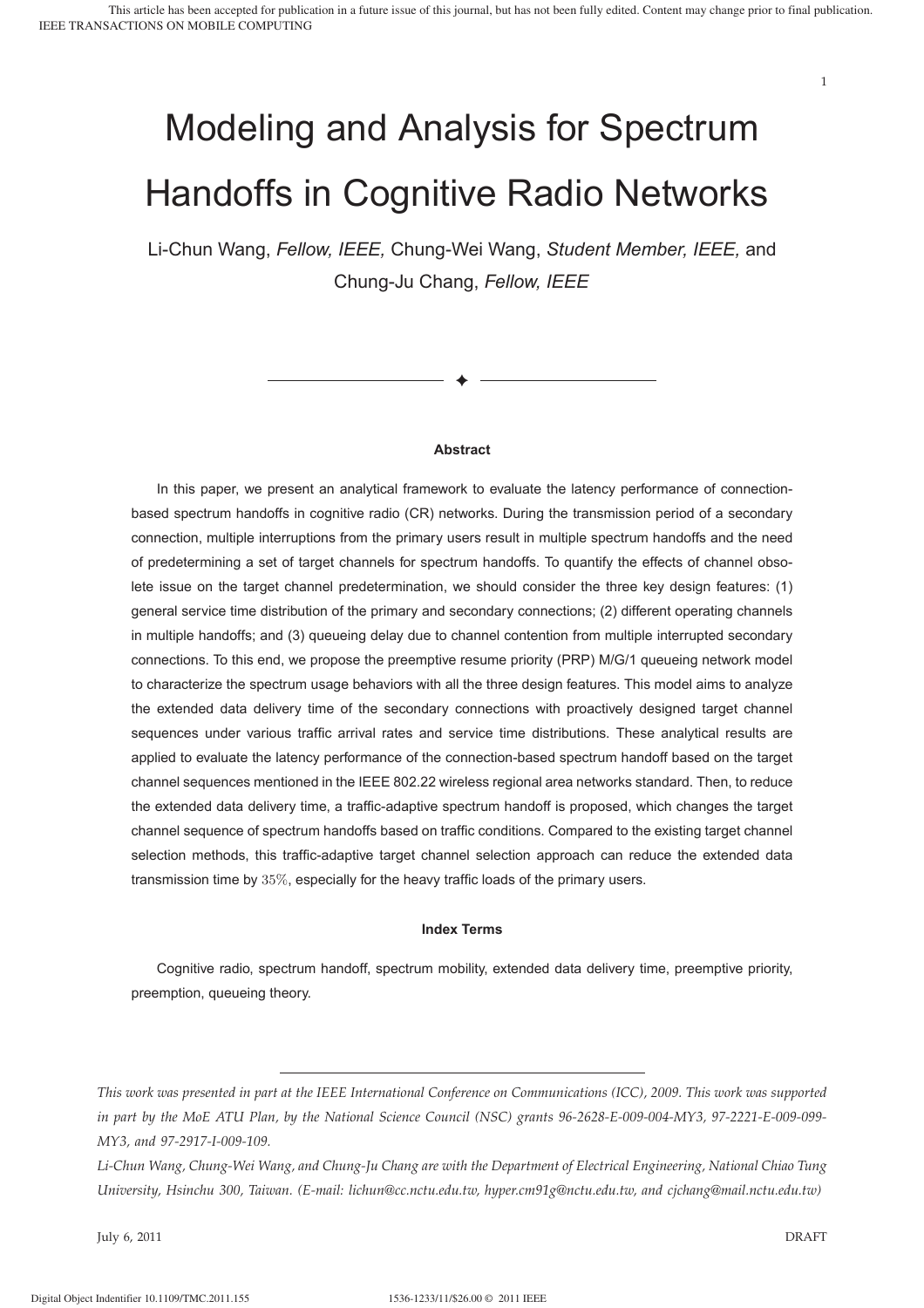#### 2

# **1 INTRODUCTION**

Cognitive radio (CR) can significantly improve spectrum efficiency by allowing the secondary users to temporarily access the primary user's under-utilized licensed spectrum [1]–[4]. Spectrum mobility issues arise when the primary user appears at the channels being occupied by the secondary users. The secondary users need to return the occupied channel because the primary users have the preemptive priority to access channels. Spectrum handoff techniques can help the interrupted secondary user vacate the occupied licensed channel and find a suitable target channel to resume its unfinished data transmission [5], [6].

One fundamental issue for spectrum handoff modeling in CR networks is the multiple interruptions from the primary users during each secondary user's connection [7]. The issue of multiple interruptions results in the requirement of designing the target channel pool for a series of spectrum handoffs in a secondary connection. In this paper, we define the *connectionbased modeling techniques* for spectrum handoff as the schemes that incorporate the effects of multiple interruptions from the primary users in an event-driven manner, and the *slot-based modeling techniques* mean that the interruptions to the secondary user are modeled in a timedriven manner. That is, the connection-based method models the spectrum handoff only when the primary user appears, while for the slot-based methods the spectrum handoff is considered at each time slot.

Spectrum handoff mechanisms can be generally categorized into two kinds according to the decision timing of selecting target channels [8]. The first kind is called the proactive-decision spectrum handoff<sup>1</sup>, which decides the target channels for future spectrum handoffs based on the long-term traffic statistics before data connection is established [22]–[24]. The second kind is called the reactive-decision spectrum handoff scheme [25]. For this scheme, the target channel is searched in an on-demand manner [26], [27]. After a spectrum handoff is requested, spectrum sensing is performed to help the secondary users find idle channels to resume their unfinished data transmission. Both spectrum handoff schemes have their own advantages and disadvantages. A quantitative comparison of the two spectrum handoff schemes was provided in [8].

In this paper, we focus on the modeling technique and performance analysis for the proactivedecision spectrum handoff scheme, while leave the related studies on the reactive-decision spectrum handoff in [25]. Compared to the reactive spectrum handoff scheme, the proactive

1. In this paper, we assume that spectrum handoff request is initiated only when the primary user appears as discussed in the IEEE 802.22 wireless regional area networks (WRAN) standard. In this scheme, the proactive spectrum handoff represents the spectrum handoff scheme with the proactively designed target channel sequences. It is different from the proactive spectrum handoff in [9]–[21] that assumes spectrum handoff can be performed before the appearance of the primary users.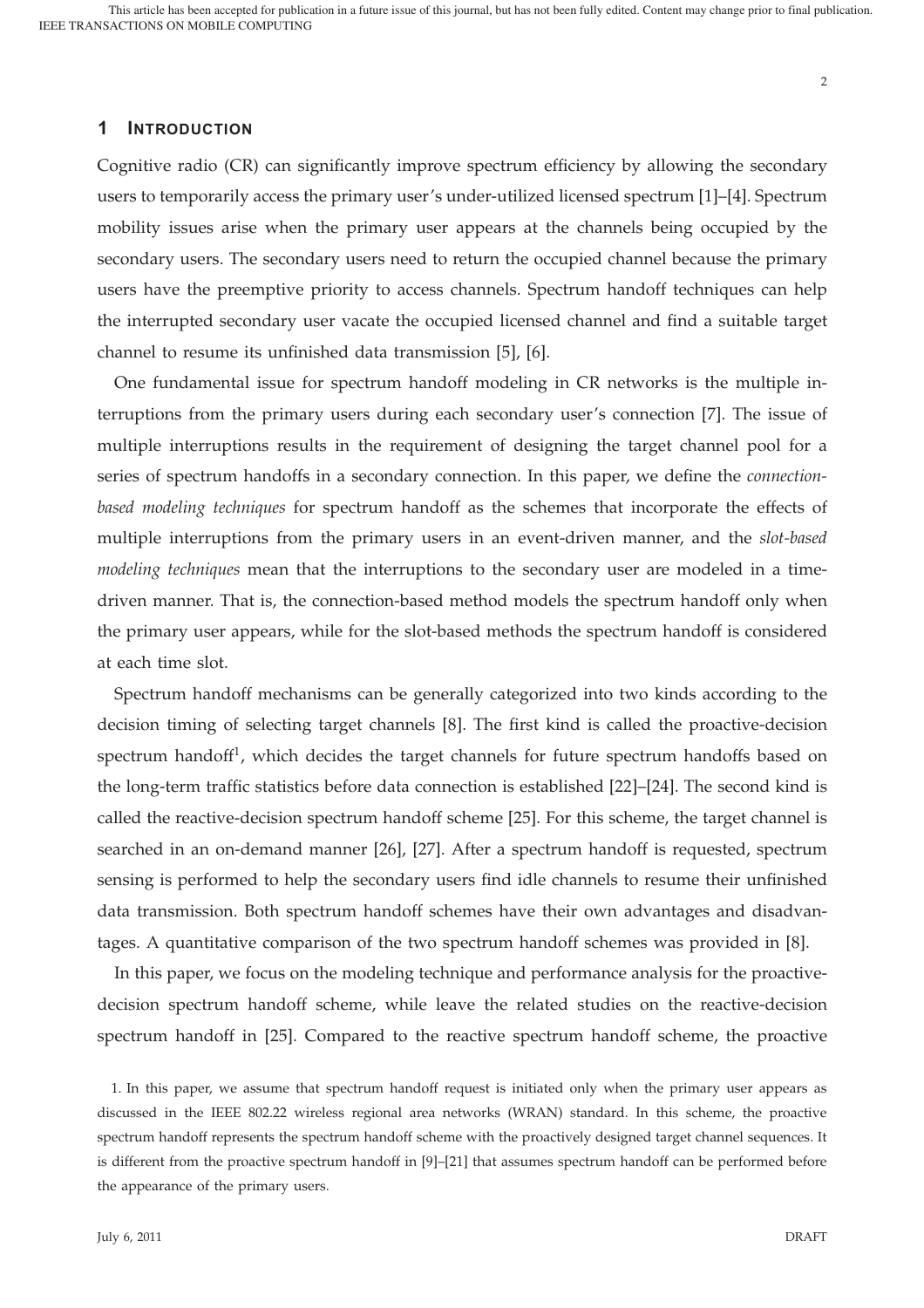spectrum handoff is easier to achieve a consensus on the target channels between the transmitter and its intended receiver because both the transmitter and receiver can know their target channel sequence for future spectrum handoffs before data transmission. Furthermore, the change switching delay of the proactive spectrum handoff is shorter than that of the reactive spectrum handoff because scanning wide spectrum to determine the target channel is not necessary at the moment of link transition. Nevertheless, the proactive spectrum handoff scheme shall resolve the obsolescent channel issue because the predetermined target channel may not be available any more when a spectrum handoff is requested.

To characterize the channel obsolescence effects and the spectrum usage behaviors with a series of interruptions in the secondary connections, we suggest a new performance metric - the extended data delivery time of the secondary connections. It is defined as the duration from the instant of starting transmitting data until the instant of finishing the whole connection, during which multiple interruptions from the primary users may occur. In the context of the connectionbased spectrum handoffs, how to analyze the extended data delivery time is challenging because three key design features must be taken into account: (1) general service time distribution, where the probability density functions (pdfs) of service time of the primary and secondary connections can be any distributions; (2) different operating channels before and after spectrum handoff; and (3) queueing delay due to channel contention from multiple secondary connections. To the best of our knowledge, an analytical model for characterizing all these three features for multiple handoffs has rarely been seen in the literature.

In this paper, we propose a preemptive resume priority (PRP) M/G/1 queueing network model to characterize the spectrum usage behaviors of the connection-based multiple-channel spectrum handoffs. Based on the proposed model, we derive the closed-form expression for the extended data delivery time of different proactively designed target channel sequences under various traffic arrival rates and service time distributions. We apply the developed analytical method to analyze the latency performance of spectrum handoffs based on the target channel sequences specified in the IEEE 802.22 wireless regional area networks (WRAN) standard. We also suggest a traffic-adaptive target channel selection principle for spectrum handoffs under different traffic conditions.

The rest of this paper is organized as follows. Section 2 reviews the current spectrum usage models for the proactive spectrum handoff schemes in the literature. An illustrative example for multiple handoff issue is given in Section 3. Next, we present the PRP M/G/1 queueing network model, which can characterize the spectrum usage behaviors with multiple handoffs, in Section 4. Based on this model, Section 5 evaluates the extended data delivery time of the secondary connections with various target channel sequences. Then, Section 6 investigates the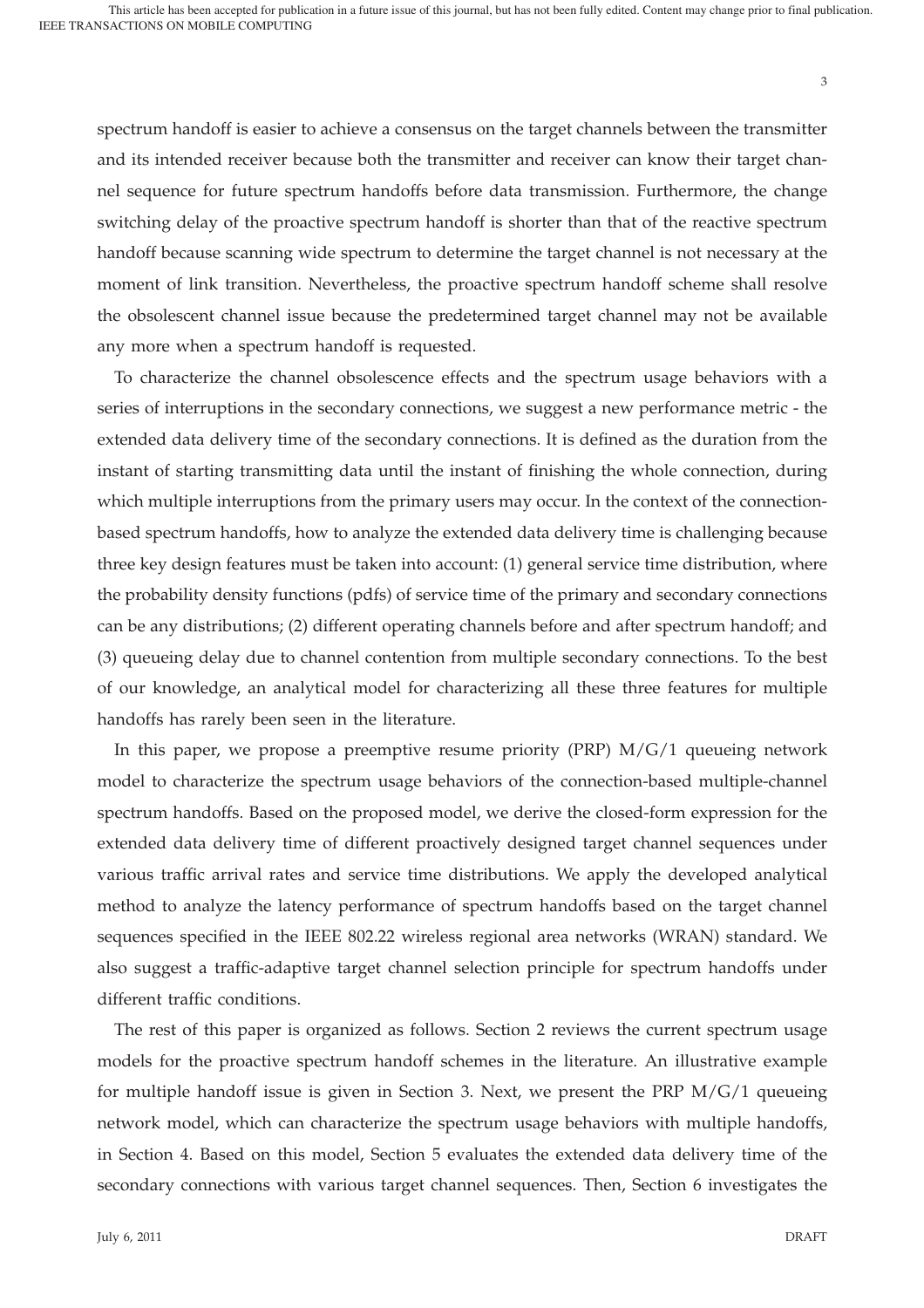|                                           | Type of          | General  | Various         | Multiple    |
|-------------------------------------------|------------------|----------|-----------------|-------------|
| Model Name                                | Modeling         | Service  | Operating       | Secondary   |
|                                           | Technique        | Time     | <b>Channels</b> | Connections |
| Two-State Markov Chain [9]-[12]           | Slot-based       | $\times$ | $\circ$         | $\times$    |
| Arbitrary ON/OFF Random Process [13]-[21] | Slot-based       | $\circ$  | $\circ$         | $\times$    |
| Bernoulli Random Process [28]             | Connection-based | $\times$ | $\circ$         | $\times$    |
| Multi-dimensional Markov Chain [29]       | Connection-based | $\times$ | $\times$        | $\circ$     |
| $M/G/1$ Queueing Model [30]-[38]          | Connection-based | $\circ$  | $\times$        | $\circ$     |
| Proposed M/G/1 Queueing Network Model     | Connection-based | $\circ$  | $\circ$         | $\circ$     |

# TABLE 1 Comparison of Various Channel Usage Models.

latency performance of the spectrum handoffs resulting from the two typical target channel sequences mentioned in the IEEE 802.22 WRAN standard. Analytical and simulation results are given in Section 7. Finally, we give our concluding remarks in Section 8.

# **2 RELATED WORK**

In order to characterize the multiple handoff behaviors in CR networks, we should consider the three key design features, consisting of (1) general service time distribution; (2) various operating channels; and (3) queueing delay due to channel contention from multiple secondary connections. Based on these three features, Table 1 classifies the existing modeling techniques for the proactive spectrum handoff. In the table, the signs " $\circ$ " and " $\times$ " indicate that the proposed model "does" and "does not" consider the corresponding feature, respectively. In the literature, the modeling techniques for spectrum handoff behaviors can be categorized into the following five types: (1) the two-state Markov chain; (2) the arbitrary ON/OFF random process; (3) the Bernoulli random process; (4) the birth-death process with multi-dimensional Markov chain; and  $(5)$  the PRP  $M/G/1$  queueing model. One can observe that the current modeling techniques have not considered all the aforementioned three design features. In the following, we briefly discuss the features of these analytical models for spectrum handoff behaviors.

• **Discrete-time Two-state Markov chain**: In [9]–[12], the evolutions of the channel usage of the primary networks at each channel were modeled as Gilbert-Elliot channel, i.e., a discrete-time Markov chain which has two occupancy states: busy (ON) and idle (OFF) states. The idle state can be regarded as a potential spectrum opportunity for the secondary users. Note that the Markov chain model is suitable for the exponentially distributed service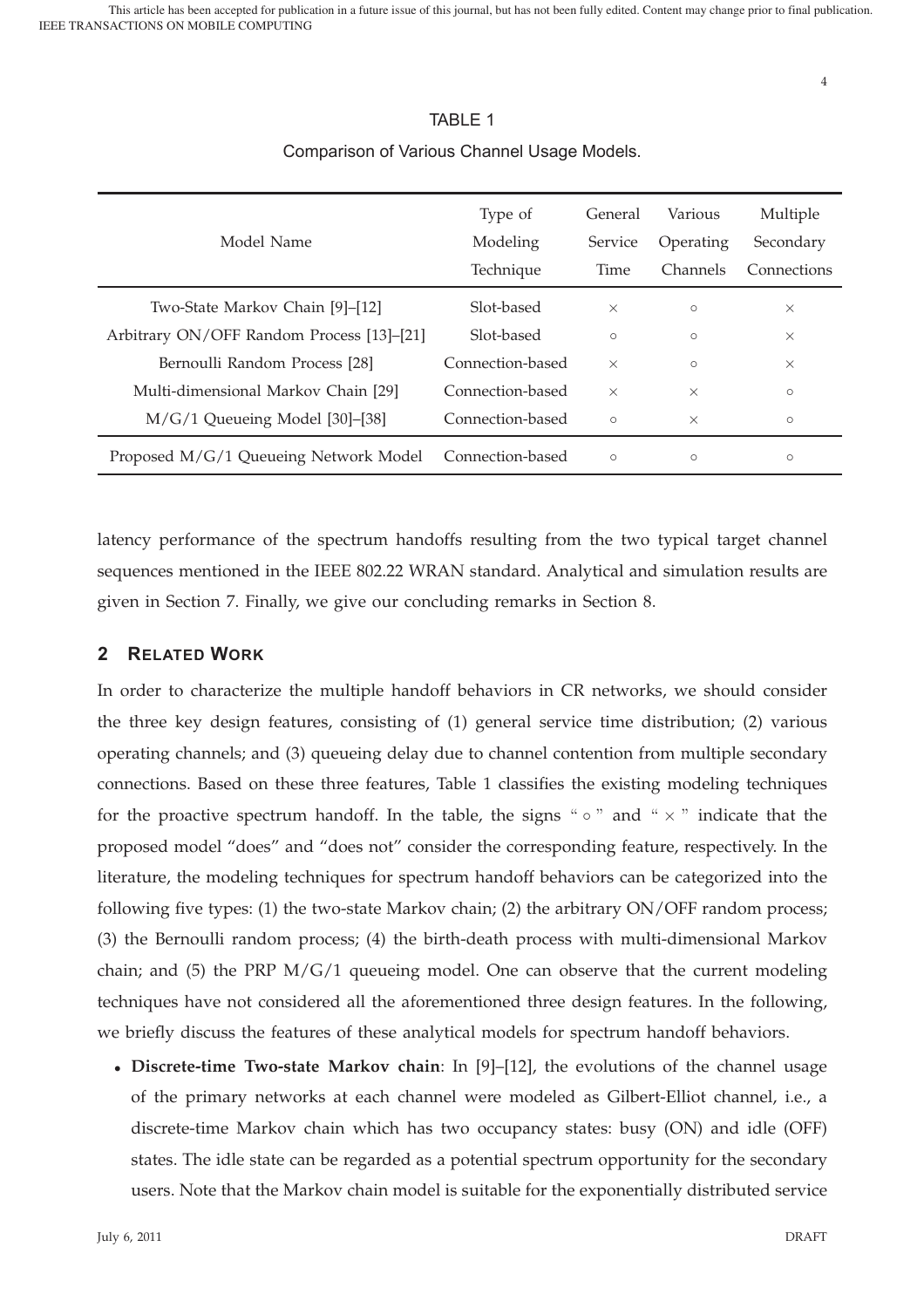time, and how to extend it to the case with general service time distribution is not clear. In this model, the target channel selection problem in every time slot is modeled as a Markov decision process. According to the channel occupancy state at the current time slot, a decision maker (secondary user) can preselect the best action (target channel) to optimize its immediate reward (such as expected per-slot throughput [9]–[11], or expected waiting time [12]) at the next time slot. Note that this model belongs to the slot-based modeling technique because the secondary user shall decide its target channel at each time slot. Even though the primary users do not appear at the current operating channel, the secondary user still needs to change its operating channel, resulting in frequent spectrum handoffs.

- **Arbitrary ON/OFF random process**: Unlike the authors in [9]–[12] which assumed that the channel usage behaviors of the primary networks have the Markov property, the authors in [13]–[21] used the continuous-time ON/OFF random process with arbitrary distributed ON/OFF period to characterize the channel usage behaviors of the primary networks at each channel. It was assumed that the secondary user can estimate the distributions of the ON period and the OFF period based on long-term observations. In each time slot, the secondary user must calculate the expected reward such as the average remaining idle periods of primary users [13]–[19] or the average throughout of secondary users [20], [21]. Then, the secondary users will immediately switch to the channel with the largest reward. This model also belongs to the slot-based modeling technique because the target channel is decided in each time slot.
- **Bernoulli random process**: The authors in [28] examined the effects of multiple interruptions from the primary users on the connection maintenance probability in a connection-based environment, where the spectrum usage behaviors of the primary networks on each channel were characterized by a Bernoulli random process. Here, the connection maintenance probability is the probability that a secondary connection can finish its transmission within a predetermined number of handoff trials. Because both the busy and idle periods of the considered primary networks follow the geometrical distributions, it is more difficult to extend this modeling technique to the cases with other general service time distribution.
- **Multi-dimensional Markov chain**: In [29], the spectrum usage behaviors of both the primary and secondary networks were modeled by the multi-dimensional Markov chain. The actions of each primary and secondary user are indicated in the states of the Markov chain. Here, the action of each user can be "idleness", "waiting at queue", or "communication". It was assumed that the secondary user must stay on its current operating channel after the primary user's interruption. This analytical model is suitable for the single channel network, and the issue of different operating channels in multiple handoffs has not been addressed.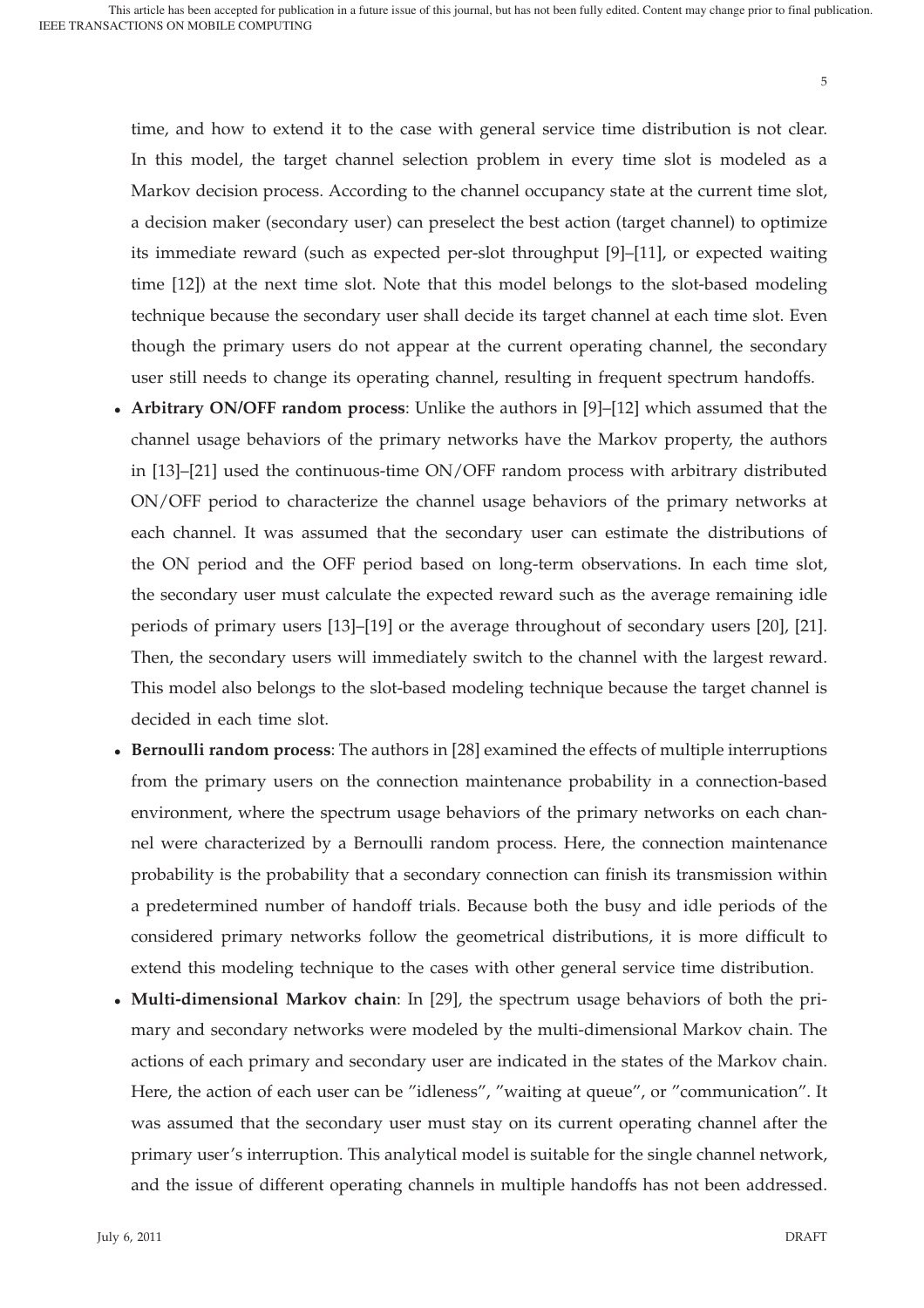• **M/G/1 queueing model**: Some researchers used the preemptive resume priority (PRP) M/G/1 queueing model to characterize the spectrum usage behaviors in a single-channel CR network. The effects of multi-user sharing and multiple interruptions on the extended data delivery time of the secondary users were studied in [30]–[38]. Note that the authors in [30]–[38] also assumed that the secondary users must stay on the current operating channel to resume their unfinished transmissions when they are interrupted.

To summarize, the first three analytical models, two-state Markov chain, arbitrary ON/OFF random process, and bernoulli random process, did not incorporate the effects of the traffic loads of the secondary users on the statistics of channel occupancy. How to extend these models to consider the queueing delay due to channel contention from multiple secondary connections is unclear. The last two models, multi-dimensional Markov chain and  $M/G/1$  queueing model, can characterize the effects of spectrum sharing between multiple secondary users. However, these two models assumed that the interrupted secondary user must stay on the current operating channel, and have not dealt with the handoff interaction issue among different channels.

In this paper, we propose a PRP M/G/1 queueing *network* model to take into account of all the effects of the general service time distributions of the primary and the secondary connections, various operating channels, and the queueing behaviors of multiple secondary connections. In the next sections, we will discuss the analytical framework of proactive spectrum handoff based on the PRP M/G/1 queueing *network* model.

# **3 SYSTEM MODEL**

#### **3.1 Assumptions**

In this paper, we consider a CR network with  $M$  independent channels, where each channel has its own high-priority and low-priority queues as discussed in [38]. The traffic loads of the primary and secondary users respectively enter the high-priority and low-priority queues before transmitting data. Then, according to the time that traffic arrival at queues, the *primary connections* and the *secondary connections* are established for the primary and the secondary users<sup>2</sup>, respectively. Here, we assume that the connections with the same priority follow the first-comefirst-served (FCFS) scheduling ploicy in a centralized manner regardless of uplink or downlink<sup>3</sup>.

<sup>2.</sup> Note that we assume the primary and secondary users always have packets to send during the connections, and the considered two queues have an infinite length for simplification.

<sup>3.</sup> Note that this model can be also applied to the decentralized CR network architectures. In this case, the channel contention time and retransmission in the medium access control (MAC) layer should be taken into account when calculating the latency performance of the secondary connections [8].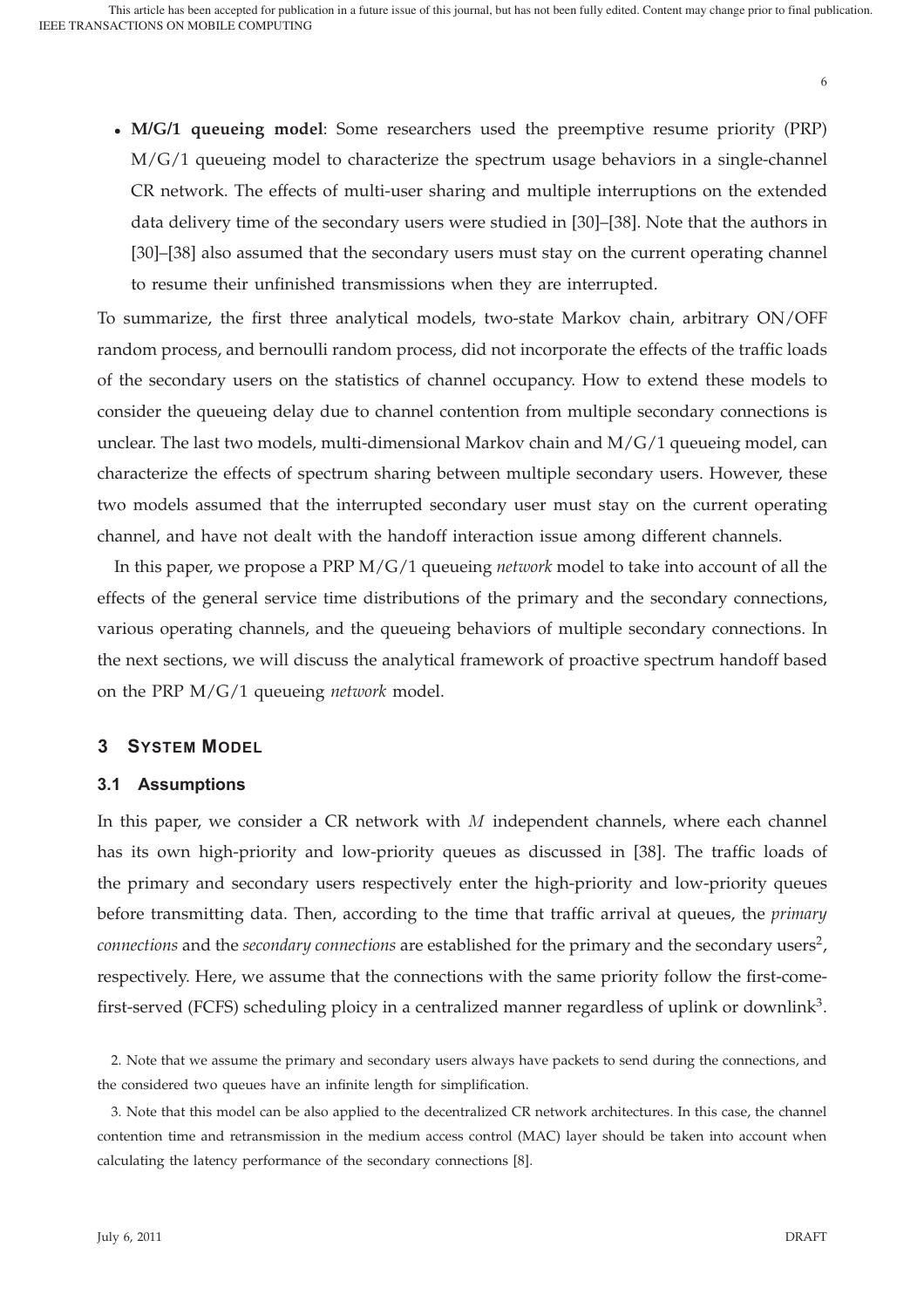Assume that the considered CR network is a time-slotted system as [9], [24], [39]–[41]. In order to detect the presence of primary connections, each secondary user must perform spectrum sensing at the beginning of each time slot. If the current operating channel is idle, the secondary user can transmit or receive data in the remaining duration of this time slot. Otherwise, the secondary user must perform spectrum handoff procedures to resume its unfinished transmission at the preselected target channel. This kind of listen-before-talk channel access scheme is implemented in many wireless techniques, such as the quiet period of the IEEE 802.22 standard [42] and the clear channel assessment (CCA) of the IEEE 802.11 standard [43].

#### **3.2 Illustrative Example of Spectrum Handoffs with Multiple Interruptions**

A secondary connection may encounter multiple interruption requests during its transmission period. Because spectrum handoff procedures must be performed whenever an interruption occurs, a set of target channels will be sequentially selected, called the *target channel sequence* in this paper. Fig. 1 shows an example that three spectrum handoff requests occur during the transmission period of the secondary connection  $SC_A$ . In this example,  $SC_A$ 's initial (default) channel is Ch1 and its *target channel sequence* for spectrum handoffs is (Ch2, Ch2, Ch3, ···). The extended data delivery time of  $SC_A$  is denoted by T. Furthermore,  $D_i$  is the handoff delay of the  $i^{th}$  interruption. Here, the handoff delay is the duration from the instant when the transmission is interrupted until the instant when the unfinished transmission is resumed. We assume that the transmitter of  $SC_A$  plans to establish a connection flow consisting of 28 slots to the corresponding receiver. Then, the transmission process with multiple handoffs is described as follows:

- 1) In the beginning,  $SC_A$  is established at its default channel Ch1. When an interruption event occurs,  $SC_A$  decides its target channel according to the predetermined target channel sequence.
- 2) At the first interruption,  $SC_A$  changes its operating channel to the idle channel Ch2 from Ch1 because the first predetermined target channel is Ch2. In this case, the handoff delay  $D_1$  is the channel switching time (denoted by  $t_s$ ).
- 3) At the second interruption,  $SC_A$  stays on its current operating channel Ch2 because the second target channel is  $Ch2. SC<sub>A</sub>$  cannot be resumed until all the high-priority primary connections finish their transmissions at Ch2. In this case, the handoff delay  $D_2$  is the duration from the time instant that Ch2 is used by the primary connections until the time instant that the high-priority queue becomes empty. This duration (denoted by  $Y^{(2)}_p)$  is called the *busy period* resulting from the transmissions of multiple primary connections at Ch2.
- 4) At the third interruption,  $SC_A$  changes its operating channel to Ch3 because the third target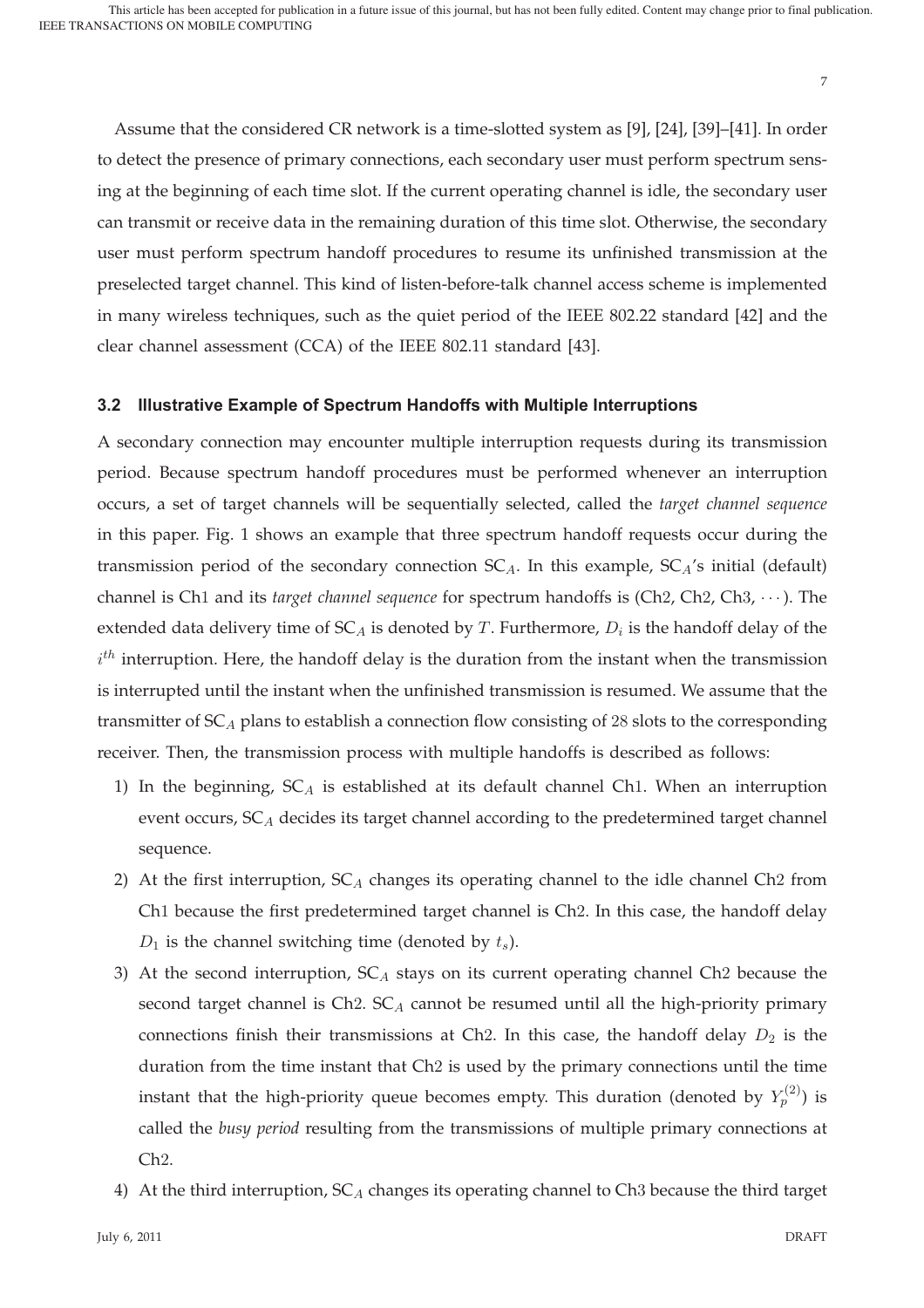channel is Ch3. In this example, because Ch3 is busy,  $SC_A$  must wait in the low-priority queue until all the data in the present high-priority and low-priority queues of Ch3 are served<sup>4</sup>. Hence, the handoff delay  $D_3$  is the sum of this waiting time and the channel switching time  $t_s$ .

5) Finally,  $SC_A$  is completed on Ch3.

When a secondary connection changes its operating channel from channel k to  $k'$  where  $k' \neq$  $k$ , the expected handoff delay is the sum of the channel switching time  $t_s$  and the average waiting time of channel  $k'$  (denoted by  $\mathbf{E}[W_s^{(k')}]$ ) for the secondary connections. Note that this waiting time  $W^{(k')}_s$  is the duration from the time instant that a secondary connection enters the low-priority queue of channel  $k'$  until it gets a chance to transmit at channel  $k'$ . After the secondary connection's operating channel is changed to channel  $k'$ , one of two situations will occur. If channel  $k'$  is idle as the first interruption in Fig. 1, the expected handoff delay is  $t_s$  since  $\mathbf{E}[W_s^{(k')}]$ channel k' is idle] = 0. On the other hand, the expected handoff delay is  $t_s + \mathbf{E}[W_s^{(k)}]$ channel  $k'$  is busy] if channel  $k'$  is busy as the third interruption in Fig. 1.

# **4 ANALYTICAL FRAMEWORK**

## **4.1 The PRP M/G/1 Queueing Network Model**

In this section, a PRP M/G/1 queueing network model is proposed to characterize the spectrum usage behaviors between the primary and the secondary connections with multiple spectrum handoffs among different channels. Key features of the proposed PRP M/G/1 queueing network model are listed below:

- Each server (channel) can accept two types of customers (connections): the high priority connections from the primary users and the low-priority connections from the secondary users.
- The primary users have the preemptive priority to use the channel and can interrupt the transmission of the secondary users. The interrupted secondary user can resume the unfinished transmission instead of retransmitting the whole connection [22]. Note that the target channel of an interrupted secondary connection can be different from its current operating channel. This is a key difference from the spectrum usage models of [30]–[38], which is also based on the PRP M/G/1 queueing theory .

4. Here, the 1-persistent waiting policy is adopted. That is, the interrupted secondary user must stay on the selected target channel even though the selected channel is busy and then transmit unfinished data when channel becomes idle. Another possible approach is to reselect a new channel at the next time slot when a busy channel is selected in the current time slot. However, this approach is more impractical because it will lead to many channel-switching behaviors during a secondary connection.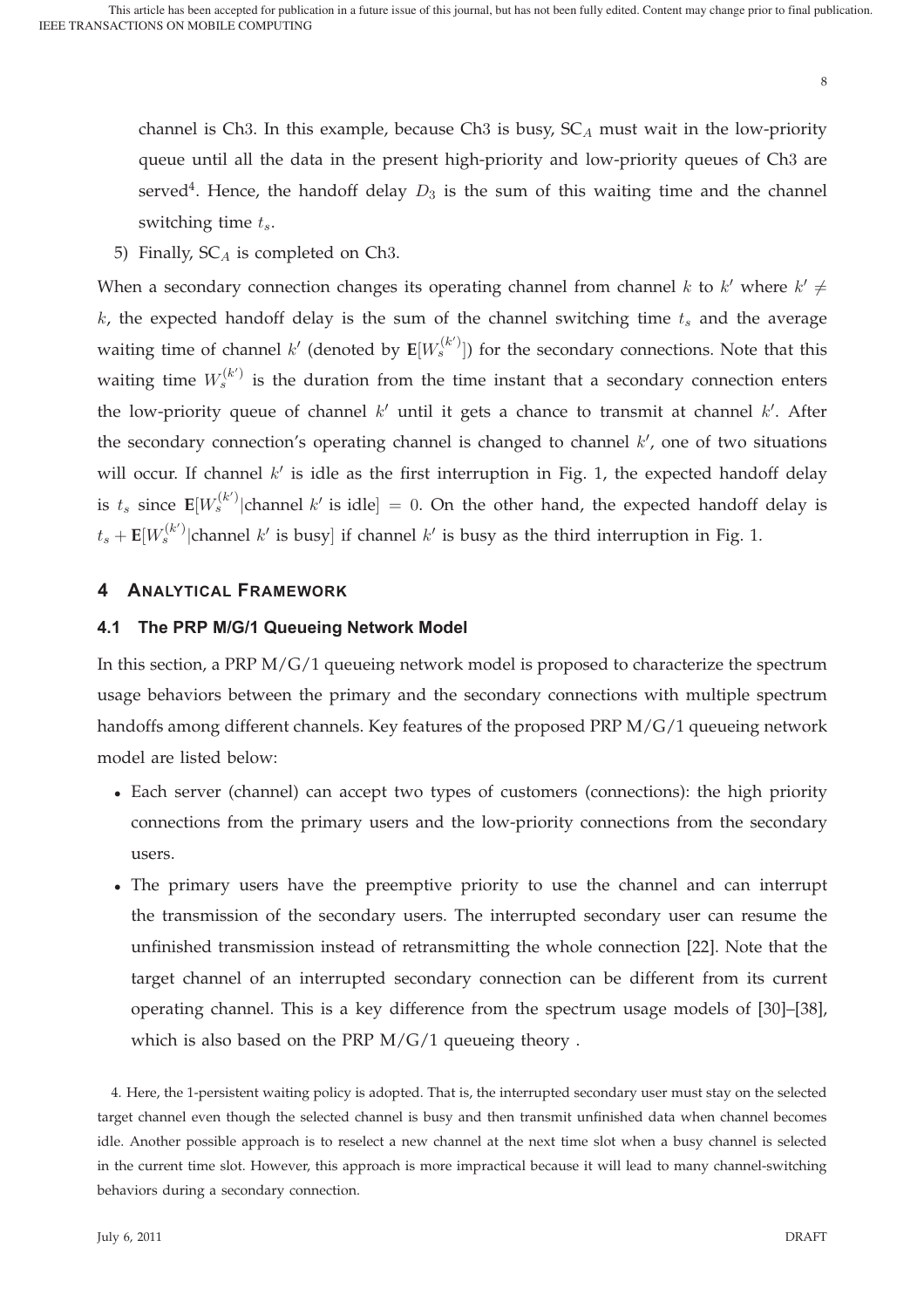

Fig. 1. An example of transmission process for the secondary connection  $SC_A$ , where  $t_s$  is the channel switching time, T is the extended data delivery time of  $SC_A$ , and  $D_i$  is the handoff delay of the  $i^{th}$  interruption. The gray areas indicate that the channels are occupied by the existing primary connections (PCs) or the other secondary users' connections (SCs). Because  $SC<sub>A</sub>$  is interrupted three times in total, the overall data connection is divided into four segments.

• During the transmission period, a secondary connection may encounter multiple interruptions from the primary users.

To ease analysis, we further make the following assumptions:

- A default channel is preassigned to each secondary user through spectrum decision algorithms in order to balance the overall traffic loads of the secondary users to all the channels [44]. When a secondary transmitter has data, it can transmit handshaking signal at the default channel of the intended receiver to establish a secondary connection [45], [46]. If the corresponding receiver's default channel is busy, the secondary transmitter must wait at this channel until it becomes available [9].
- Each primary connection is assigned with a default or licensed channel.
- Each secondary user can detect the presence of the primary user. In fact, this model can be also extended to consider the effects of false alarm and missed detection [47].
- Any time only one user can transmit data at one channel.

# **4.2 Example**

Figure 2 shows an example of the PRP  $M/G/1$  queueing network model with three channels, in which the traffic flows of the primary connections and the secondary connections are directly connected to the high-priority queue and the low-priority queue, respectively. When a primary connection appears at the channel being occupied by the secondary connection, the interruption

9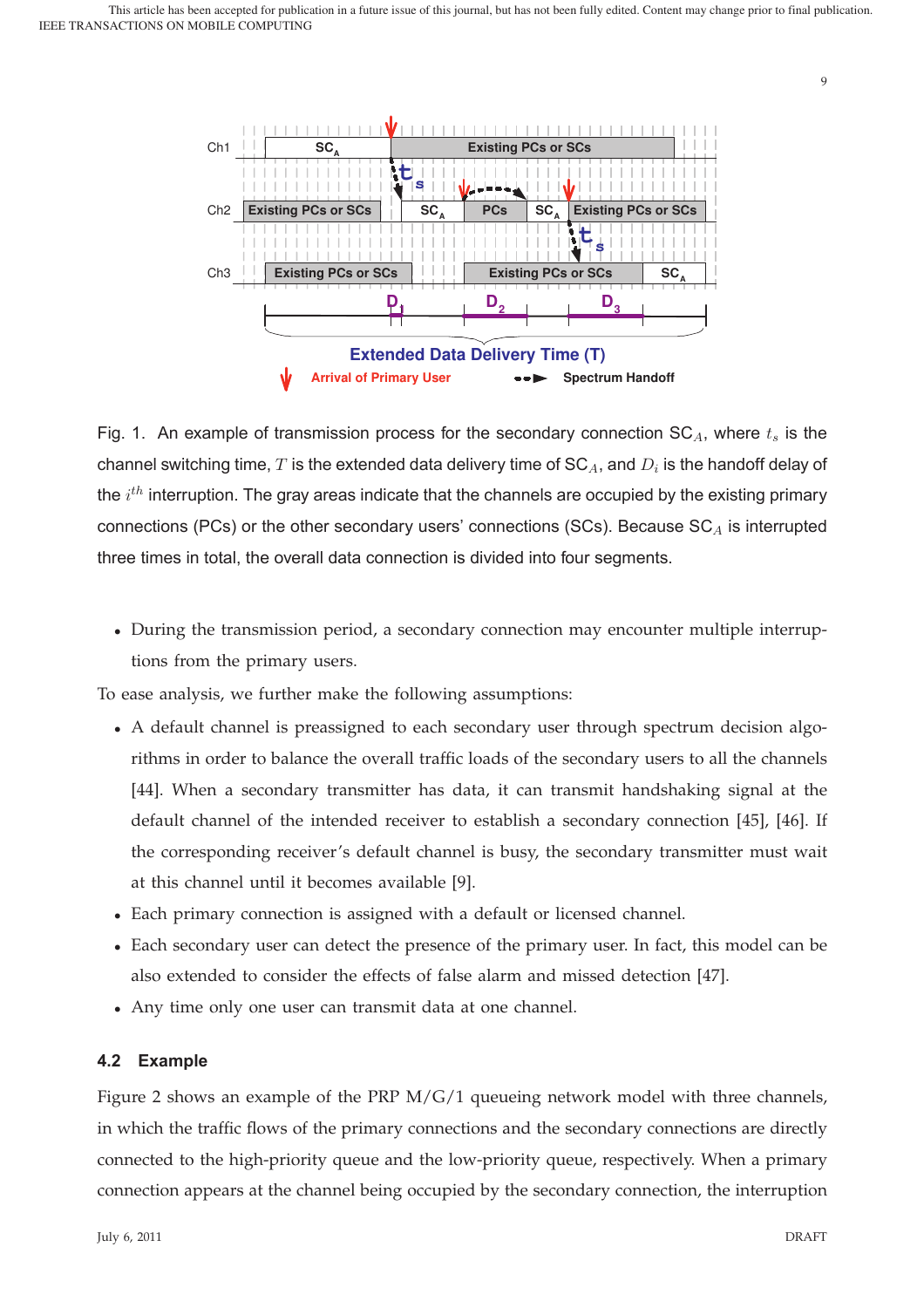

Fig. 2. The PRP M/G/1 queueing network model with three channels where  $\lambda^{(k)}_p, \, \lambda^{(k)}_s,$  and  $\omega^{(k)}_n$  are the arrival rates of the primary connections, the secondary connections, and the type- $n$  secondary connections  $(n \geq 1)$  at channel  $k$ . Furthermore,  $f_p^{(k)}(x)$  and  $f_i^{(k)}(\phi)$  are the pdfs of  $X_p^{(k)}$  and  $\Phi_i^{(k)}$ , respectively. Note that  $\oplus$  represents that the traffic workloads of the interrupted secondary connections are merged.

event occurs. The interrupted secondary connection decides its target channel for spectrum handoff according to the target channel predetermination algorithm which is implemented in the channel selection point  $|S|$ . In our queueing network model, the interrupted secondary connection can either stay on its current channel or change to another channel through different feedback paths. If a secondary connection chooses to stay on its current operating channel, its remaining data will be connected to the head of the low-priority queue of its current operating channel. On the other hand, if the decision is to change its operating channel, the remaining data of the interrupted secondary connection will be connected to the tail of the low-priority queue of the selected channel after channel switching time  $t_s$ . In order to characterize the handoff delay from channel switching time  $t_s$ ,  $\boxed{S}$  must be regarded as a server with constant service time  $t_s$ . Note that  $oplus$  in the figure represents that the traffic of the interrupted secondary connections is merged. Furthermore, when the interrupted secondary connection transmits the remaining data on the target channel, it may be interrupted again. Hence, this model can incorporate the effects of multiple interruptions in multi-channel spectrum handoffs.

# **4.3 Traffic Parameters**

The proposed PRP  $M/G/1$  queueing network model requires the following traffic parameters. Assume that the arrival processes of the primary and the secondary connections on the queues of each channel are Poisson. Let  $\lambda_p^{(\eta)}$  (arrivals/slot) be the traffic arrival rate of the primary connections at channel  $\eta$ , and  $\lambda_s^{(\eta)}$  (arrivals/slot) be the secondary connection's initial arrival rate

10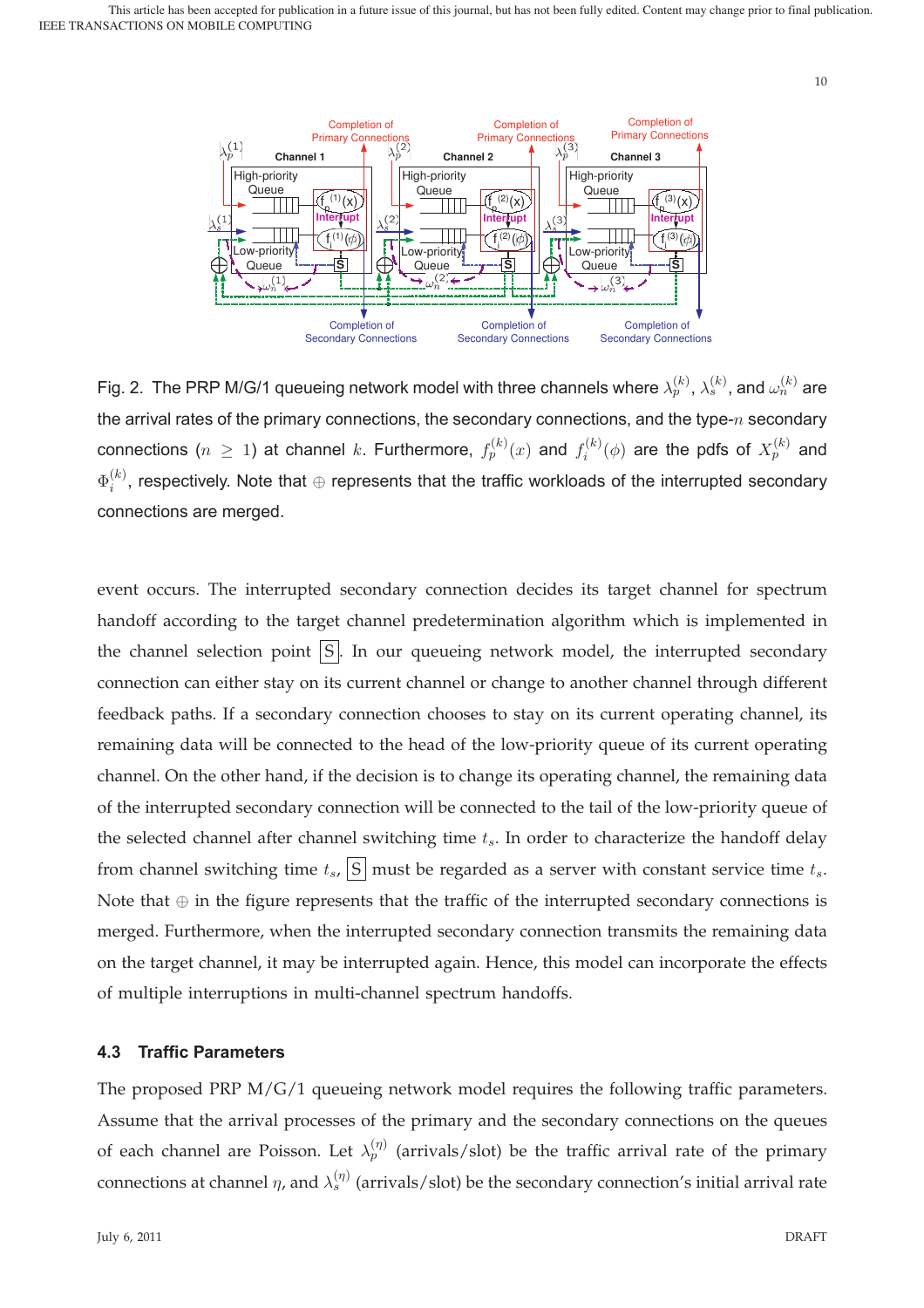at channel  $\eta.$  Furthermore, let  $X^{(\eta)}_p$  (slots/arrival) and  $X^{(\eta)}_s$  (slots/arrival) be the corresponding service time of the primary and the secondary connections, respectively, as well as  $f^{(\eta)}_p(x)$  and  $f_s^{(\eta)}(x)$  be the pdfs of  $X_p^{(\eta)}$  and  $X_s^{(\eta)}$ , respectively. If the four traffic parameters  $\lambda_p^{(\eta)}$ ,  $\lambda_s^{(\eta)}$ ,  $f_p^{(\eta)}(x)$ , and  $f_s^{(\eta)}(x)$  can be obtained by certain traffic pattern prediction methods [48], many performance measures for the multi-channel spectrum handoffs with multiple interruptions can be derived.

Now, we define the type-i secondary connection as the secondary connection that has experienced *i* interruptions, where  $i \geq 0$ . For the type-*i* secondary connections, two more important system parameters  $\omega_i^{(k)}$  and  $\Phi_i^{(k)}$  are defined as follows:

- $\omega_i^{(k)}$  is the arrival rate of the type-*i* secondary connections at channel  $k^5$  How to derive  $\omega_i^{(k)}$ from the four traffic parameters is discussed in Appendix A.
- $\Phi_i^{(k)}$  is the effective service time of the type-i secondary connections at channel k. That is,  $\Phi_i^{(k)}$  is the transmission duration of a secondary connection between the  $i^{th}$  and the  $(i+1)^{th}$ interruptions at channel  $k.$  Furthermore, let  $f_i^{(k)}(\phi)$  be the pdf of  $\Phi_i^{(k)}.$  In Appendix B, we will discuss how to derive  $f_i^{(k)}(\phi)$  from the four traffic parameters.

Finally, we denote  $\rho_p^{(k)}$  and  $\rho_i^{(k)}$  as the channel busy probabilities resulting from the transmissions of the primary connections and the type-i secondary connections whose current operating channels are channel  $k$ , respectively. Moreover, the busy probability of channel  $k$  is denoted by  $\rho^{(k)}$ . Let  $n_{max}$  be the maximum allowable number of interruptions for the secondary connections. That is, a secondary connection will be dropped when it encounters the  $(n_{max}+1)^{th}$  interruption<sup>6</sup>. Moreover, in an M-channel network, the following constraint shall be satisfied for  $1 \leq k \leq M$ :

$$
\rho^{(k)} = \frac{\tau_p}{\tau} + \sum_{i=0}^{n_{max}} \frac{\tau_i}{\tau} = \rho_p^{(k)} + \sum_{i=0}^{n_{max}} \rho_i^{(k)} < 1 \tag{1}
$$

where  $\tau_p$  and  $\tau_i$  are the time occupied by primary and type-i secondary connections, and  $\tau$  is the total observed time. Note that  $\rho_p^{(k)}=\lambda_p^{(k)}\mathbf{E}[X_p^{(k)}]<1$  and  $\rho_i^{(k)}=\omega_i^{(k)}\mathbf{E}[\Phi_i^{(k)}]<1$  as well as  $\rho^{(k)}$  can be also interpreted as the utilization factor of channel k for each k.

Figure 3 illustrates the physical meaning of random variable  $\Phi_i^{(k)}$ . Consider a two-channel network with the service time of the secondary connections  $X_s^{(1)}$  and  $X_s^{(2)}$  at channels 1 and 2, respectively. In channel 1, random variable  $X^{(1)}_s$  are generated three times in Fig. 3(a). Similarly, Fig. 3(b) shows the three realizations of  $X_s^{(2)}$  for channel 2. Each secondary connection is

<sup>5.</sup> Note that when a new secondary connection arrives at channel  $k$ , it will become the type-0 secondary connection at channel k because this secondary connection has experiences 0 interruptions. Hence, we have  $\omega_0^{(\eta)}=\lambda_s^{(\eta)}$ .

<sup>6.</sup> Intuitively, a larger value of  $n_{max}$  results in the higher complexity to determine the optimal target channel. However, a smaller value of  $n_{max}$  will reduce the quality of service (QoS) performance of the secondary users because a secondary will be dropped more frequently. Hence, determining the optimal  $n_{max}$  is a system-dependent issue.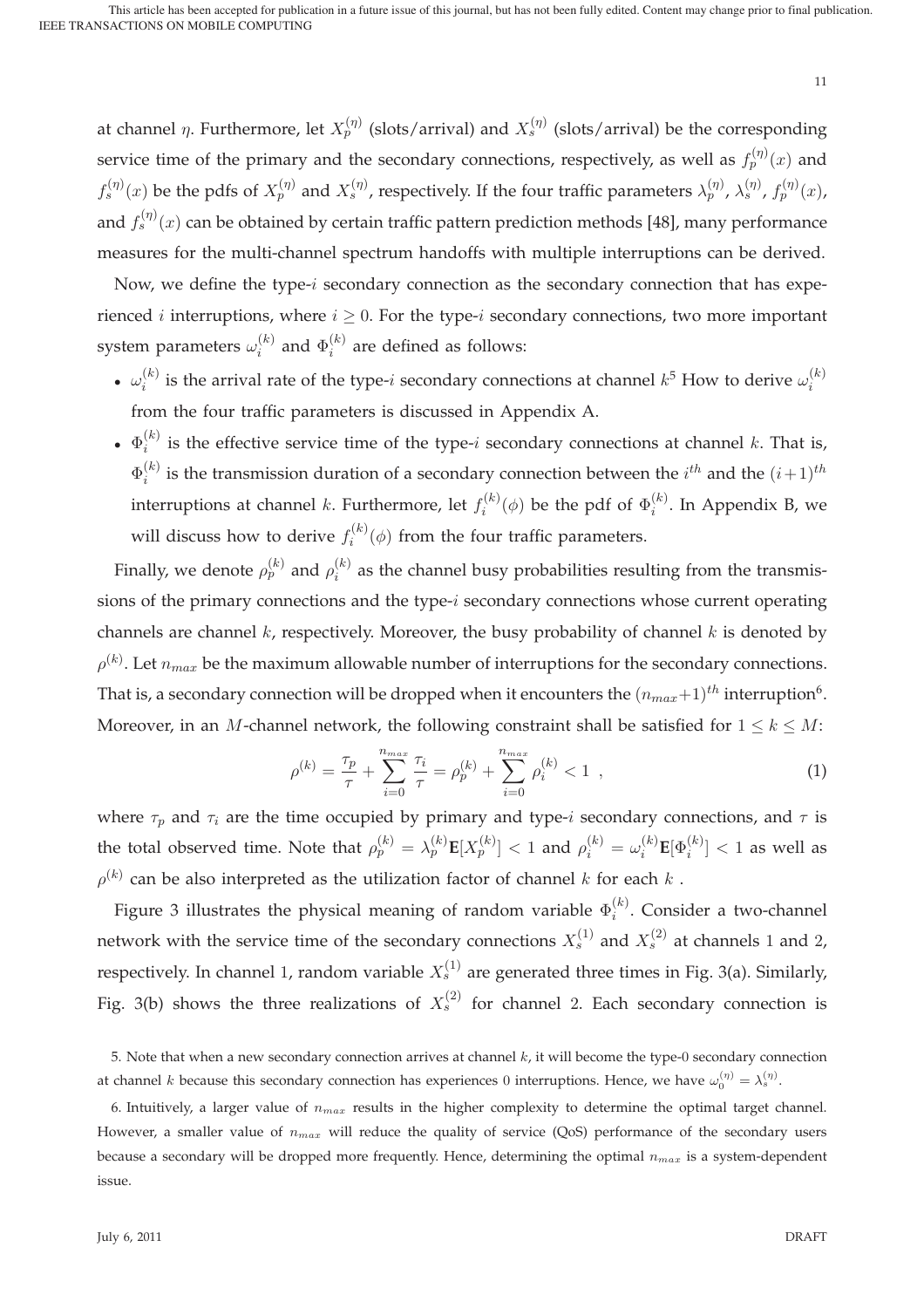

(a) Three realizations of  $X_s^{(1)}$ .

(b) Three realizations of  $X_s^{(2)}$ .

12

Fig. 3. Illustration of the physical meaning of random variable  $\Phi_i^{(k)}$ . For example,  $\Phi_2^{(1)}$  is one of the third segments (gray areas) of the first and the third secondary connections in (a) as well as the second secondary connection in (b). Note that the third secondary connection in (b) does not have the third segment because it is interrupted only once.

divided into many segments due to multiple primary users' interruptions. For example, the first secondary connection in Fig. 3(a) is divided into four segments because it encounters three interruptions in total. The first, second, third, and fourth segments are transmitted at channels 1, 2, 1, and 1, respectively. Thus, this secondary connection's default channel is Ch1 and its target channel sequence is (Ch2, Ch1, Ch1). In Fig. 3, random variable  $\Phi_2^{(1)}$ , one of the gray regions, represents the transmission duration of a secondary connection between the  $2^{nd}$  and the  $3^{rd}$ interruptions at channel 1. That is,  $\Phi_2^{(1)}$  is the third segment of the first secondary connections or the third segment of the third secondary connections in Fig. 3(a), or the third segment of the second secondary connection in Fig. 3(b).

In this paper, each secondary connection is divided into many segments due to multiple interruptions as shown in Fig. 3. Note that the operating channel of each segment can be any channel. Because the effective service time  $(\Phi_i^{(k)})$  of each segment is dependent on the traffic statistics of the primary and other secondary users of the selected target channels, it is quite complex to find the probability density function of the effective service time of each segment. Fortunately, based on the proposed analytical framework, we provide a systematic approach to study the effects of various system parameters on the effective service time and then can derive the closed-form expression for the average effective service time of each segment.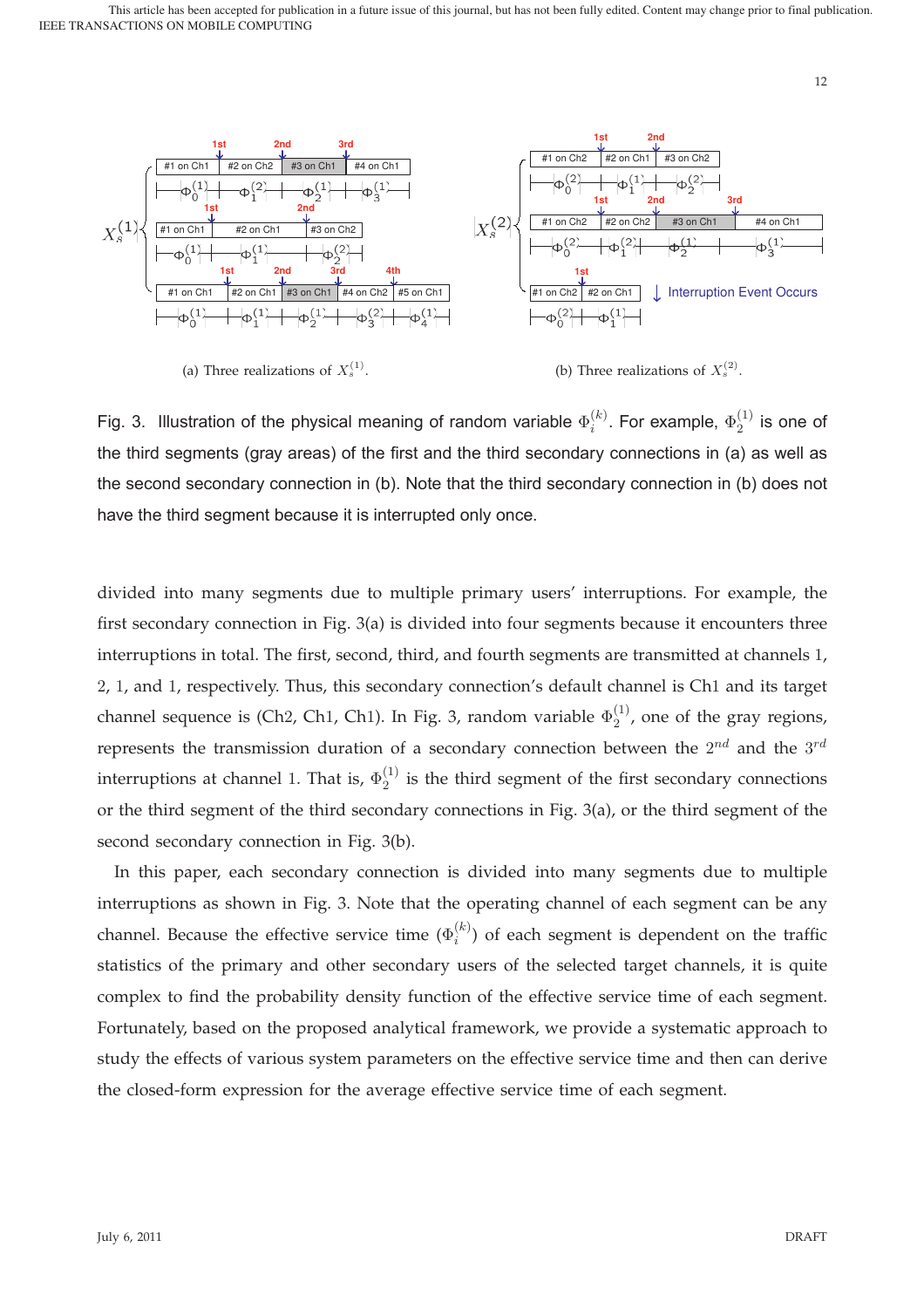# TABLE 2

#### Definitions of notations.

| traffic arrival rate of the primary connections at channel $\eta$                       |  |  |  |
|-----------------------------------------------------------------------------------------|--|--|--|
| initial traffic arrival rate of the secondary connections at default channel $\eta$     |  |  |  |
| service time of the primary connections at channel $\eta$                               |  |  |  |
| service time of the secondary connections at default channel $\eta$                     |  |  |  |
| channel switching time                                                                  |  |  |  |
| handoff delay for the $i^{th}$ interruption                                             |  |  |  |
| maximum number of interruptions for the secondary connections                           |  |  |  |
| the target channel at the $i^{th}$ interruption                                         |  |  |  |
| interrupted probability when the secondary connection has experienced $i$ interruptions |  |  |  |
|                                                                                         |  |  |  |

## **5 ANALYSIS OF EXTENDED DATA DELIVERY TIME**

Based on the proposed PRP M/G/1 queuing network model, we can evaluate many performance metrics of the secondary connections with various target channel sequences. In this paper, we focus on the analysis of the extended data delivery time, which is an important performance measure for the latency-sensitive traffic of the secondary connections. Some important notations used in this paper had been summarized in Table 2.

A secondary connection may encounter many interruptions during its transmission period. Without loss of generality, we consider a secondary connection whose default channel is channel  $\eta$  in the following discussions. Let N be the total number of interruptions of this secondary connection. Then, the average extended data delivery time of this secondary connection can be expressed as

$$
\mathbf{E}[T] = \sum_{n=1}^{n_{max}} \mathbf{E}[T|N=n] \mathbf{Pr}(N=n) .
$$
 (2)

Note that we can evaluate the extended data delivery time resulting from various target channel sequences from (2). Then, by comparing the extended data delivery time resulting from all possible target channel sequences, the optimal target channel sequence can be determined to minimize the extended data delivery time.

First, we show how to derive the value of  $E[T|N = n]$  of (2). The considered secondary connection can be divided into many segments due to multiple interruptions as discussed in Fig. 1. Hence, the extended data delivery time of this secondary connection consists of the original service time and the cumulative delay resulting from multiple handoffs. Let  $D_i$  be the handoff delay of the considered secondary connection for the  $i^{th}$  interruption. When  $N = n$ , we have  $D_i = 0$  if  $i \geq n + 1$ . Then, the conditional expectation of the extended data delivery time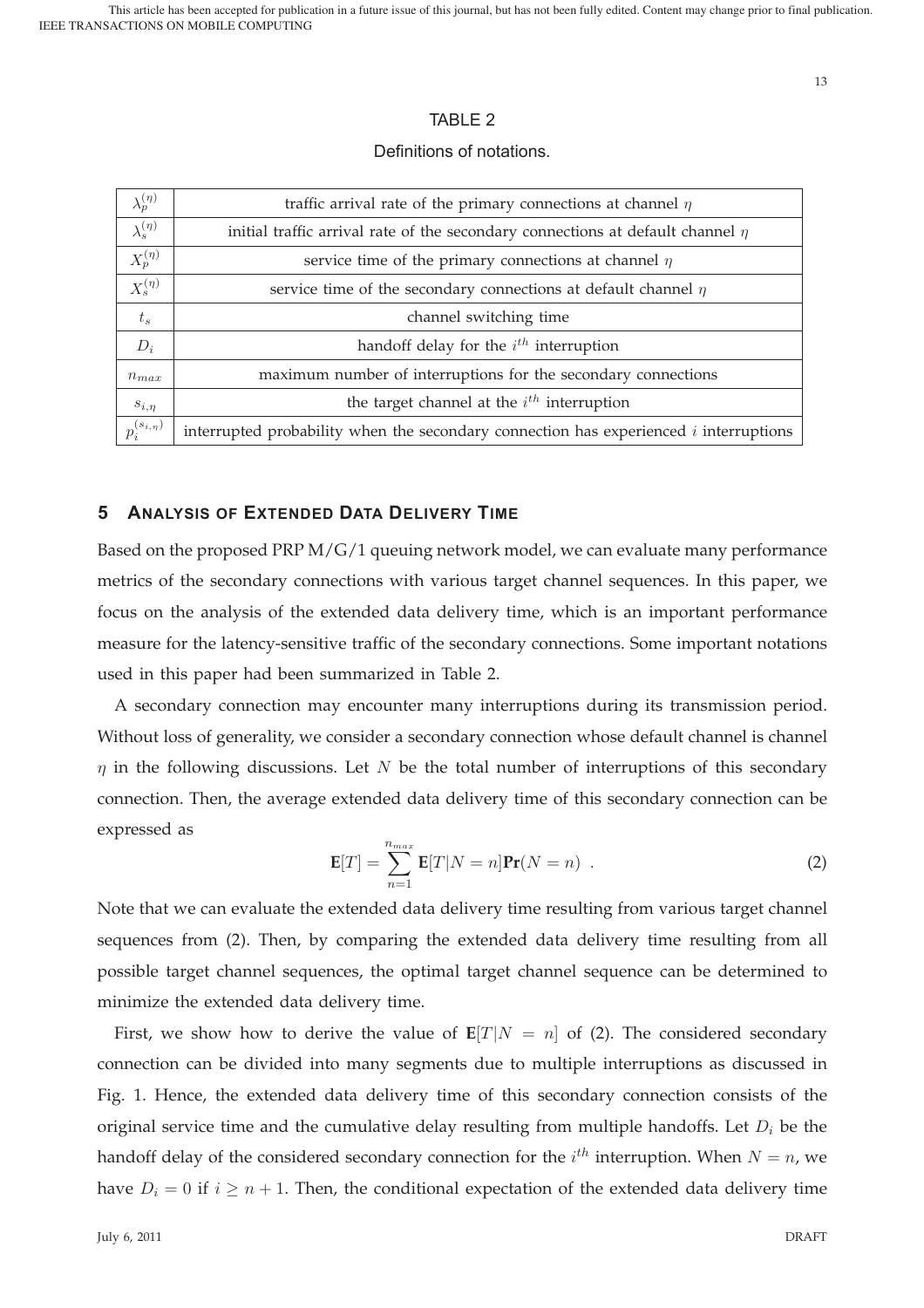14

of the considered secondary connection given the event  $N = n$  can be derived as

$$
\mathbf{E}[T|N=n] = \mathbf{E}[X_s^{(\eta)}] + \sum_{i=1}^n \mathbf{E}[D_i] .
$$
 (3)

Next, we investigate how to derive the value of  $Pr(N = n)$  of (2). For the considered secondary connection, denote  $s_{0,\eta}$  and  $s_{i,\eta}$  as its default channel and its target channel at the  $i^{th}$  interruption, respectively. Thus, we have  $s_{0,n} = \eta$  and this secondary connection's target channel sequence can be expressed as  $(s_{1,\eta}, s_{2,\eta}, s_{3,\eta}, \cdots)$ . Let  $p_i^{(s_{i,\eta})}$  be the probability that the considered secondary connection is interrupted again at channel  $s_{i,n}$  when it has experienced *i* interruption. Then, the probability that the considered secondary connection is interrupted exactly  $n$  times can be expressed as

$$
\mathbf{Pr}(N=n) = (1 - p_n^{(s_{n,\eta})}) \prod_{i=0}^{n-1} p_i^{(s_{i,\eta})} .
$$
 (4)

Finally, substituting (3) an (4) into (2) yields

$$
\mathbf{E}[T] = \mathbf{E}[X_s^{(\eta)}] + \sum_{n=1}^{n_{max}} \left[ \left( \sum_{i=1}^n \mathbf{E}[D_i] \right) (1 - p_n^{(s_{n,\eta})}) \prod_{i=0}^{n-1} p_i^{(s_{i,\eta})} \right],
$$
(5)

where the values of  $\mathbf{E}[D_i]$  and  $p_i^{(k)}$  can be obtained from the Propositions 1 and 2, respectively.

# **Proposition 1.**

$$
E[D_i] = \begin{cases} E[Y_p^{(s_{i,\eta})}] & , s_{i-1,\eta} = s_{i,\eta} \\ E[W_s^{(s_{i,\eta})}] + t_s & , s_{i-1,\eta} \neq s_{i,\eta} \end{cases}
$$
 (6)

*where*

$$
E[Y_p^{(k)}] = \frac{E[X_p^{(k)}]}{1 - \rho_p^{(k)}} = \frac{E[X_p^{(k)}]}{1 - \lambda_p^{(k)} E[X_p^{(k)}]} \tag{7}
$$

*and*

$$
E[W_s^{(k)}] = \frac{\lambda_p^{(k)} E[(X_p^{(k)})^2] + \sum_{i=0}^{n_{max}} \omega_i^{(k)} E[(\Phi_i^{(k)})^2] + \frac{(\lambda_p^{(k)})^2 E[(X_p^{(k)})^2]}{1 - \lambda_p^{(k)} E[X_p^{(k)}]} E[X_p^{(k)}]}{\frac{2(1 - \lambda_p^{(k)} E[X_p^{(k)}] - \sum_{i=0}^{n_{max}} \omega_i^{(k)} E[\Phi_i^{(k)}])}{\frac{1}{2}}}. \tag{8}
$$

*Proof:* The handoff delay  $E[D_i]$  depends on which channel is selected for the target channel at the  $i^{th}$  interruption. For the secondary connection with  $(i-1)$  interruptions, its current operating channel is  $s_{i-1,n}$ . When it is interrupted again, its new operating channel is  $s_{i,n}$ . When  $s_{i-1,n}$  =  $s_{i,\eta}$ , it means that the considered secondary connection will stay on the current channel. When  $s_{i-1,\eta} \neq s_{i,\eta}$ , it represents that the considered secondary connection will change its operating channel to another channel. Both cases are discussed as follows.

**(1) Staying case:** When the considered secondary connection stays on its current operating channel  $s_{i,\eta} = k$ , it cannot be resumed until all the high-priority primary connections of channel  $k$  finish their transmissions. Hence, the handoff delay is the busy period resulting from multiple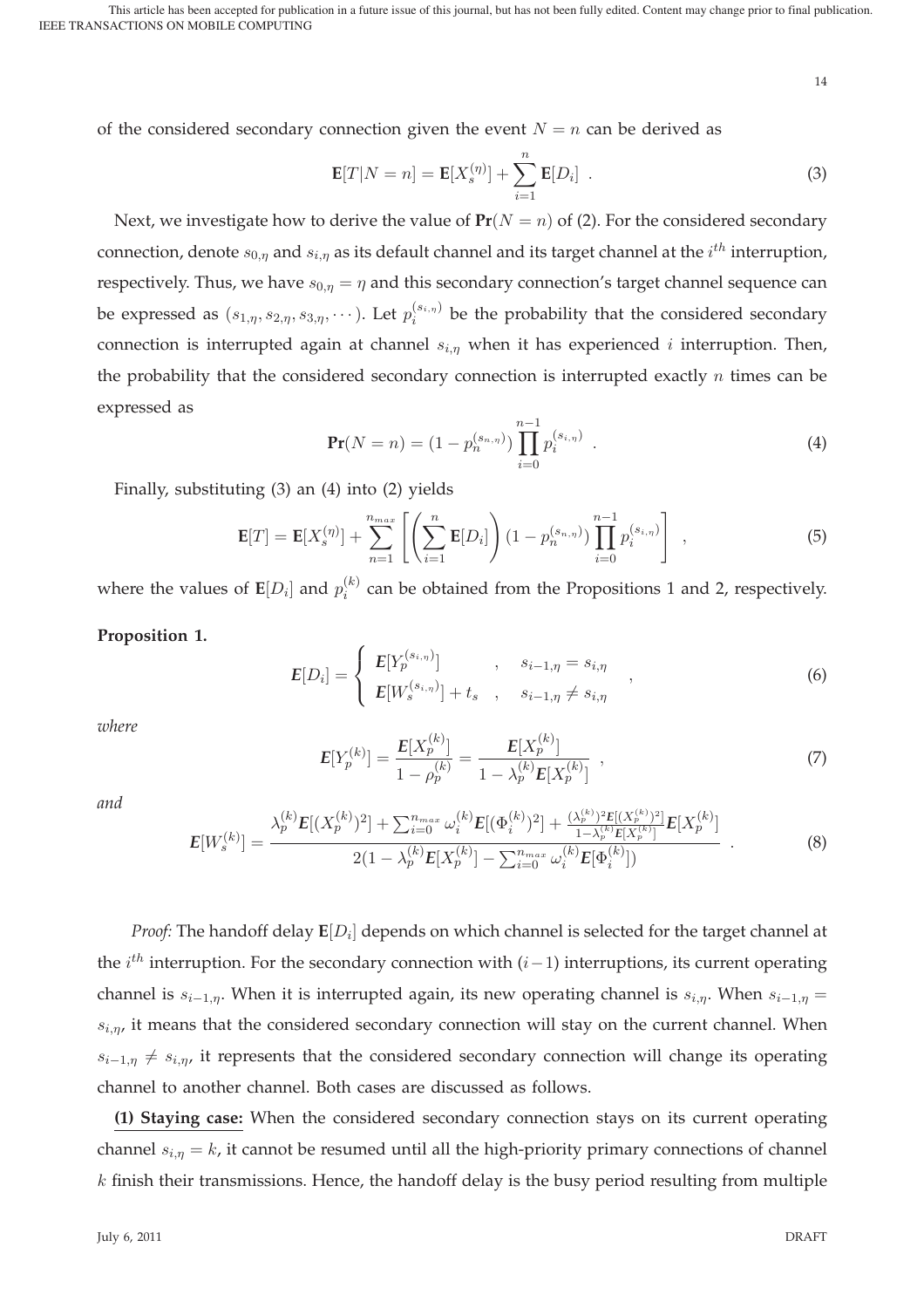primary connections of channel  $k$  (denoted by  $Y_p^{(k)}$ ) as discussed in Section 3.2. That is, we can have  $\mathbf{E}[D_i] = \mathbf{E}[Y_p^{(k)}].$ 

The value of  $\mathbf{E}[Y^{(k)}_p]$  can be derived as follows. Denote  $I_p$  as the idle period resulting from the primary connections. This idle period is the duration from the termination of the busy period to the arrival of the next primary connection. Because of the memoryless property, the idle period follows the exponential distribution with rate  $\lambda_p^{(k)}$  [49]. Hence, we have

$$
\mathbf{E}[I_p^{(k)}] = \frac{1}{\lambda_p^{(k)}} \tag{9}
$$

Next, according to the definition of the utilization factor at channel  $k$ , we have

$$
\rho_p^{(k)} = \lambda_p^{(k)} \mathbf{E}[X_p^{(k)}] \tag{10}
$$

Because  $\rho_p^{(k)}$  is also the busy probability resulting from the primary connections of channel k, we have

$$
\rho_p^{(k)} = \frac{\mathbf{E}[Y_p^{(k)}]}{\mathbf{E}[Y_p^{(k)}] + \mathbf{E}[I_p^{(k)}]} \tag{11}
$$

Then, substituting  $(9)$  and  $(10)$  into  $(11)$ , we can obtain  $(7)$ .

**(2) Changing case:** In this case, the considered secondary connection will change to channel  $s_{i,\eta} = k'$ . After switching channel from channel k to  $k'$ , it must wait in the low-priority queue of channel  $k'$  until all the traffic in the high-priority and the present low-priority queues of channel  $k'$  are served as discussed in Section 3.2. Denote  $W_s^{(k')}$  as this waiting time for the secondary connections at channel  $k^{\prime7}$ . Hence, we have  $\mathbf{E}[D_i] = \mathbf{E}[W_s^{(k^\prime)}] + t_s.$ 

The value of  $\mathbf{E}[W_s^{(k')}]$  can be derived as follows. Let  $\mathbf{E}[Q^{(k')}_p]$  be the average number of the primary connections which are waiting in the high-priority queue of channel  $k'$  and  $\mathbf{E}[Q_i^{(k')}]$  be the average number of the type-i secondary connections which are waiting in the low-priority queue of channel  $k'$ . Note that the type-i and type-j secondary connections have the same priority to access channel for any  $i$  and  $j$ . Because the newly arriving secondary connections cannot be established until all the secondary connections in the low-priority queue and the primary connections in the high-priority queue have been served, the average waiting time of channel  $k'$  is expressed as

$$
\mathbf{E}[W_s^{(k')}] = \mathbf{E}[R_s^{(k')}] + \mathbf{E}[Q_p^{(k')}] \mathbf{E}[X_p^{(k')}] + \sum_{i=0}^{n_{max}} \mathbf{E}[Q_i^{(k')}] \mathbf{E}[\Phi_i^{(k')}] + \lambda_p^{(k')} \mathbf{E}[W_s^{(k')}] \mathbf{E}[X_p^{(k')}] \quad , \tag{12}
$$

7. A secondary connection needs to change its operating channel only when a primary connection appears. Because the arrivals of the primary connections follow Poisson distribution, the arrivals of the interrupted secondary connections at channel k' also follow Poisson distribution. Applying the property of Poisson arrivals see time average (PASTA) to the arrivals of the interrupted secondary connections at channel  $k'$  [50], all of them must spend time duration  $\mathbf{E}[W^{(k')}_s]$  on average to wait for an idle channel  $k'.$  This waiting time is uncorrelated to the number of interruptions.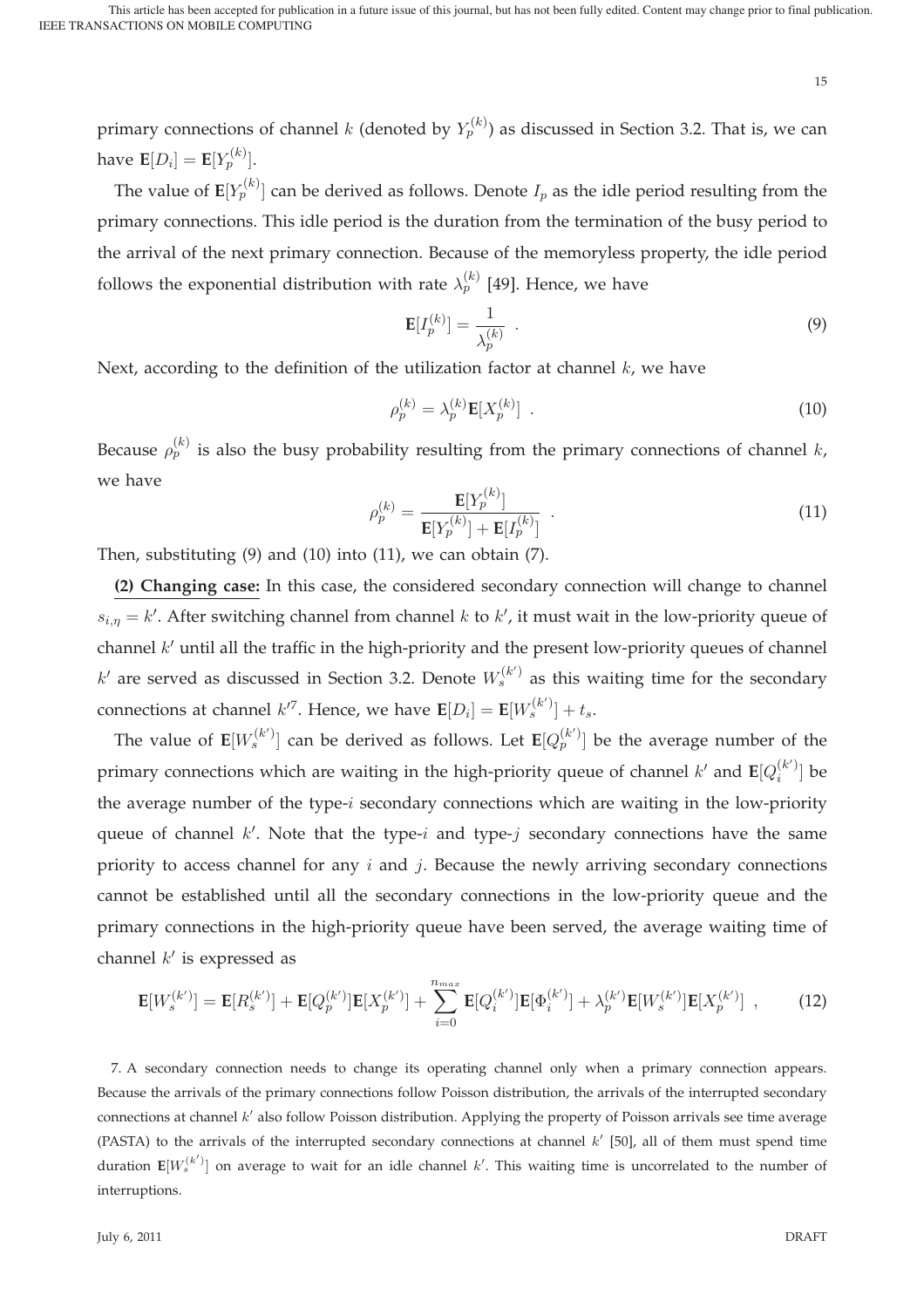where  $\mathbf{E}[R_{s}^{(k')}]$  is the average residual effective service time of channel  $k'.$  That is,  $\mathbf{E}[R_{s}^{(k')}]$  is the remaining time to complete the service of the connection being served at channel  $k'$ . This connection being served can be the primary connection or the type-i secondary connection. Furthermore,  $\mathbf{E}[Q_p^{(k')}] \mathbf{E}[X_p^{(k')}]$  and  $\sum_{i=0}^{n_{max}} \mathbf{E}[Q_i^{(k')}] \mathbf{E}[\Phi_i^{(k')}]$  in (12) are the cumulative workload resulting from the primary connections and the secondary connections in the present queues of channel  $k'$ , respectively. Moreover, the fourth term  $(\lambda^{(k')}_p \mathbf{E}[W^{(k')}_s]\mathbf{E}[X^{(k')}_p])$  in (12) is the cumulative workload resulting from the arrivals of the primary connections during  $W^{(k^\prime)}_s.$ 

In (12), the closed-form expression for  $\mathbf{E}[\Phi_i^{(k')}]$  is derived in Appendix B. Next, we will derive  $\mathbf{E}[R_s^{(k')}]$ ,  $\mathbf{E}[Q_p^{(k')}]$ , and  $\mathbf{E}[Q_i^{(k')}]$ . Firstly, according to the definition of residual time in [51], we have

$$
\mathbf{E}[R_s^{(k')}] = \frac{1}{2}\lambda_p^{(k')} \mathbf{E}[(X_p^{(k')})^2] + \frac{1}{2} \sum_{i=0}^{n_{max}} \omega_i^{(k')} \mathbf{E}[(\Phi_i^{(k')})^2] , \qquad (13)
$$

where  $\omega_i^{(k')}$  is derived in Appendix A. Secondly, according to Little's formula, it follows that

$$
\mathbf{E}[Q_p^{(k')}] = \lambda_p^{(k')} \mathbf{E}[W_p^{(k')}] \tag{14}
$$

where  $\mathbf{E}[W^{(k')}_p]$  is the average waiting time of the primary connections at channel  $k'$ . It is the duration from the time instant that a primary connection enters the high-priority queue of channel  $k'$  until it gets a chance to transmit at channel  $k'$ . Hence, it follows that

$$
\mathbf{E}[W_p^{(k)}] = \mathbf{E}[R_p^{(k)}] + \mathbf{E}[Q_p^{(k)}]\mathbf{E}[X_p^{(k)}],
$$
\n(15)

where  $\mathbf{E}[R^{(k')}_p]$  is the average residual service time resulting from only the primary connections of channel  $k'$  and  $\textbf{E}[Q^{(k')}_p] \textbf{E}[X^{(k')}_p]$  is the total workload of the primary connections in the present high-priority queue of channel k'. According to [51], we have  $\mathbf{E}[R_p^{(k')}] = \frac{1}{2} \lambda_p^{(k')} \mathbf{E}[(X_p^{(k')})^2]$ . Then, solving (14) and (15) simultaneously yields

$$
\mathbf{E}[W_p^{(k')}] = \frac{\mathbf{E}[R_p^{(k')}] }{1 - \rho_p^{(k')} } = \frac{\lambda_p^{(k')} \mathbf{E}[(X_p^{(k')})^2]}{2(1 - \lambda_p^{(k')} \mathbf{E}[X_p^{(k')}])} ,
$$
\n(16)

and

$$
\mathbf{E}[Q_p^{(k')}] = \frac{\lambda_p^{(k')} \mathbf{E}[R_p^{(k')}] }{1 - \rho_p^{(k')}} = \frac{(\lambda_p^{(k')})^2 \mathbf{E}[(X_p^{(k')})^2]}{2(1 - \lambda_p^{(k')} \mathbf{E}[X_p^{(k')}])} .
$$
\n(17)

Next, according to Little's formula, we can obtain

$$
\mathbf{E}[Q_i^{(k')}]=\omega_i^{(k')} \mathbf{E}[W_s^{(k')}] \quad . \tag{18}
$$

Finally, substituting  $(13)$ ,  $(17)$ , and  $(18)$  into  $(12)$ , we can obtain  $(8)$ .

 $\Box$ 

16

## **Proposition 2.**

$$
p_i^{(k)} = \begin{cases} \lambda_p^{(k)} E[\Phi_i^{(k)}] & , \quad k = s_{i,\eta} \\ 0 & , \quad k \neq s_{i,\eta} \end{cases}
$$
 (19)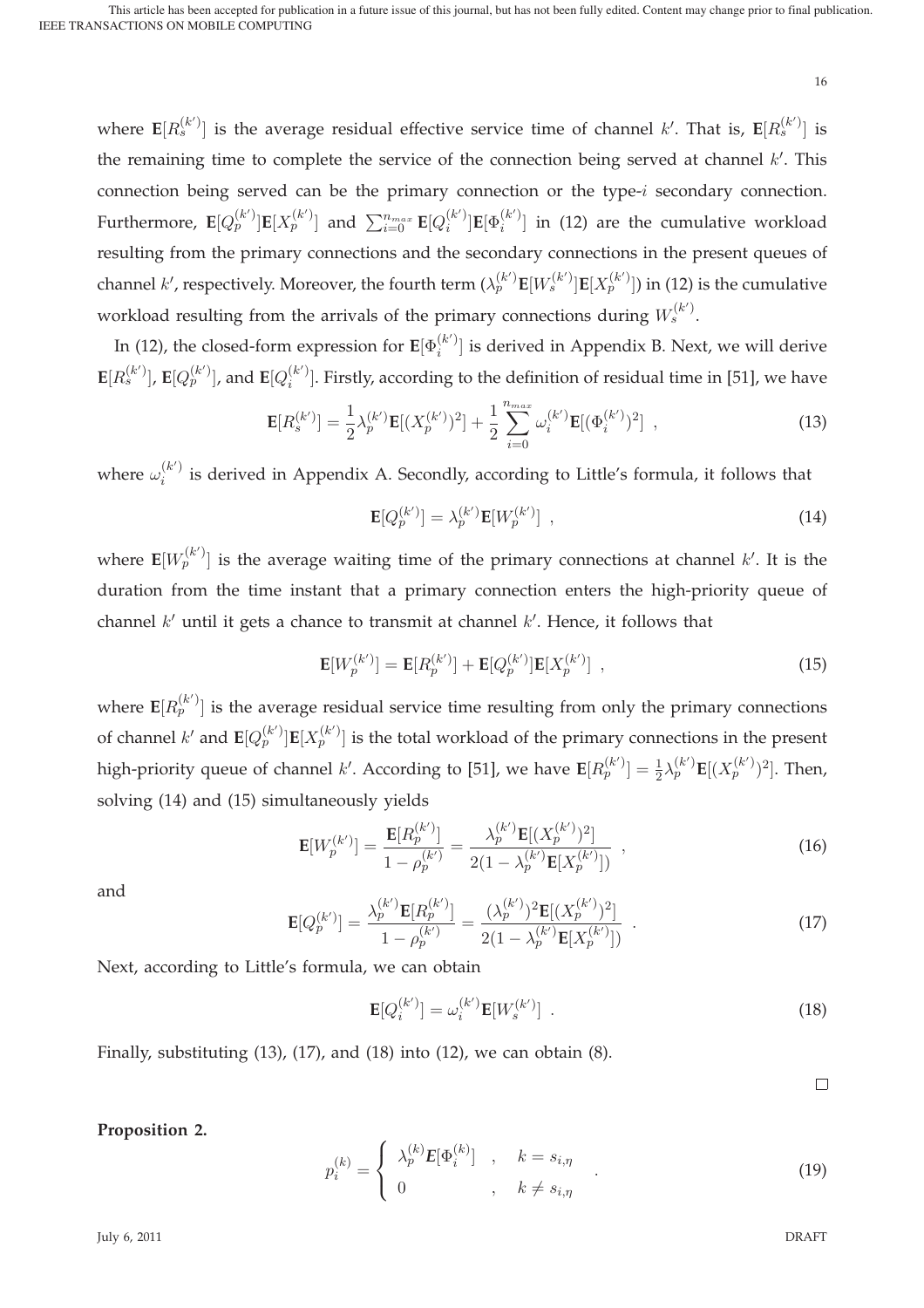*Proof:* The value of  $p_i^{(k)}$  can be evaluated as follows. Because the considered secondary connection will operate at channel  $s_{i,\eta}$  after  $i^{th}$  interruption, we have  $p_i^{(k)} = 0$  when  $k \neq s_{i,\eta}$ . Furthermore, for the case that  $k = s_{i,\eta}$ , we consider the time interval  $[0, t]$  at channel k. Total  $\lambda_p^{(k)} t$  primary connections and  $\omega_i^{(k)} t$  type-i secondary connections arrive at channel k during this interval. Hence, there are total  $\omega_i^{(k)}tp_i^{(k)}$  type-i secondary connections will be interrupted on average during this interval. Furthermore, applying the property of Poisson arrivals see time average (PASTA) to the arrivals of the primary connections [50], we can obtain the probability that a primary connection finds channel  $k$  being occupied by the type- $i$  secondary connections is  $\rho_i^{(k)}$ . Thus, during this interval, total  $\lambda_p^{(k)} t \rho_i^{(k)}$  primary connections can see a busy channel being occupied by the type-i secondary connections. For each primary connection, it can interrupt only one secondary connection when it arrives at a busy channel being occupied by the secondary connection because only one secondary user can transmit at any instant of time. Thus, the total number of the interrupted secondary connections at channel  $k$  is also  $\lambda_p^{(k)} t \rho_i^{(k)}$ . Hence, we have  $\omega_i^{(k)} t p_i^{(k)} = \lambda_p^{(k)} t \rho_i^{(k)}.$  That is,

$$
\rho_i^{(k)} = \frac{\omega_i^{(k)}}{\lambda_p^{(k)}} p_i^{(k)} \tag{20}
$$

Next, we consider a type-*i* secondary connection at channel k. Before the  $(i+1)^{th}$  interruption event occurs, its effective service time is  $\mathbf{E}[\Phi_i^{(k)}].$  Thus, from queueing theory, we can have

$$
\rho_i^{(k)} = \omega_i^{(k)} \mathbf{E}[\Phi_i^{(k)}] \tag{21}
$$

Comparing (20) and (21), we can obtain (19).

# **6 APPLICATIONS TO PERFORMANCE ANALYSIS BASED ON TWO TYPICAL TARGET CHAN-NEL SEQUENCES**

To demonstrate the usefulness of the developed analytical method, we apply these analytical results in Section 5 to two typical target channel sequences used in the IEEE 802.22 WRAN standard8. Specifically, we consider the *always-staying* and *always-changing* spectrum handoff sequences, which are respectively introduced in the non-hopping mode and the phase-shifting hopping mode of the IEEE 802.22 standard [52]. From the analytical results, an adaptive target channel selection approach can be provided.

 $\Box$ 

<sup>8.</sup> IEEE 802.22 is the first worldwide wireless standard based on cognitive radios (CR). Because IEEE 802.22 is a well-known standard in the research area of CR, we take it as an example to demonstrate how to use the proposed analytical model.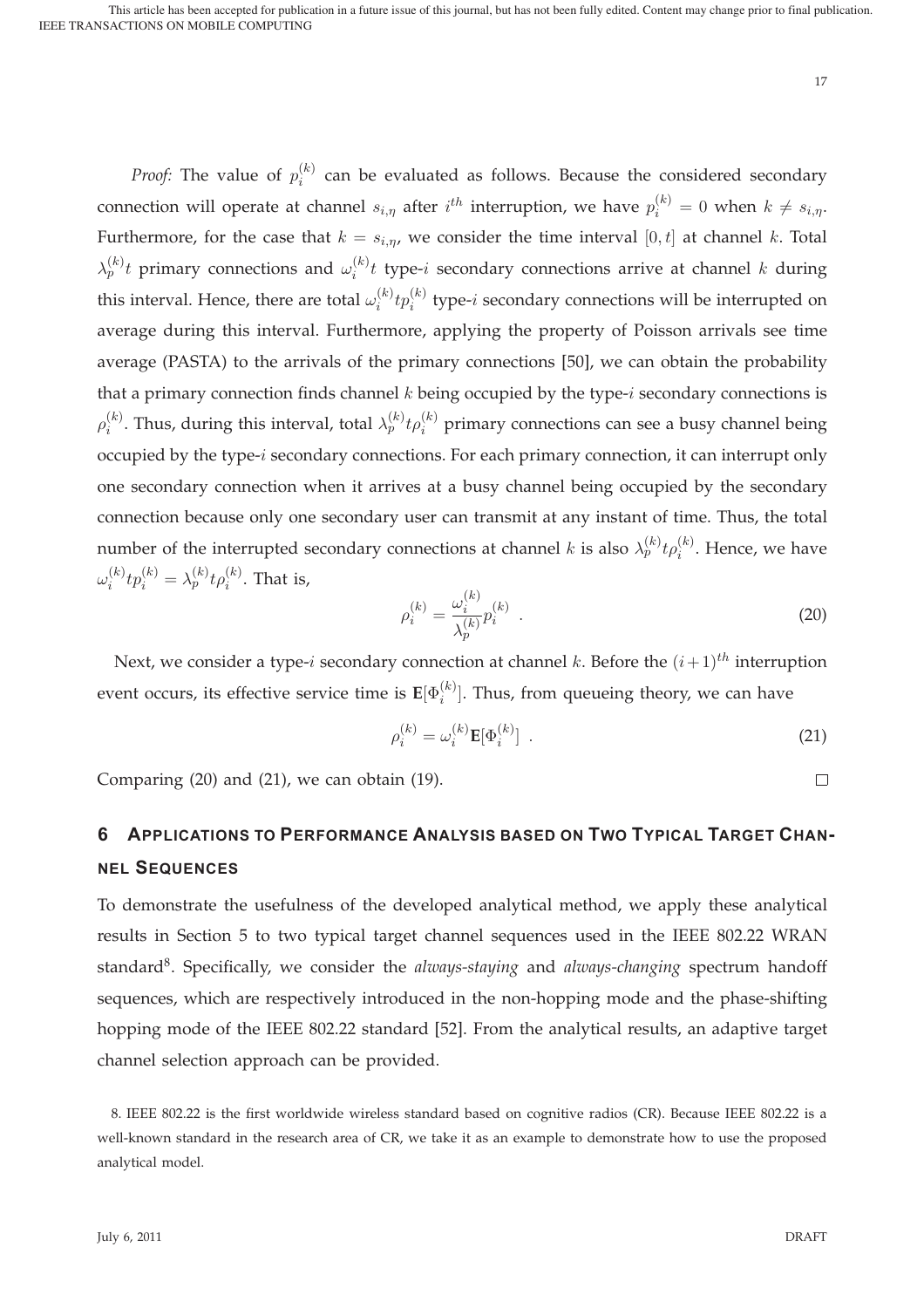18

# **6.1 Derivation of Extended Data Delivery Time**

For the *always-staying* sequence, a secondary connection always stays on its default channel  $\eta$ when it is interrupted. That is, its target channel sequence can be expressed as  $(\text{Ch}\eta, \text{Ch}\eta, \text{Ch}\eta, \text{Ch}\eta)$  $\cdots$ ) and thus  $s_{i,\eta} = \eta$  for each i. Hence, we can have  $\mathbf{E}[D_i] = \mathbf{E}[Y_p^{(\eta)}]$  for each i in (5). Then, the average extended data delivery time of the secondary connections for the always-staying sequence can be expressed as follows:

$$
\mathbf{E}[T_{stay}] = \mathbf{E}[X_s^{(\eta)}] + \sum_{n=1}^{n_{max}} \left( \sum_{i=1}^n \mathbf{E}[Y_p^{(\eta)}] \right) (1 - p_i^{(\eta)}) \prod_{i=0}^{n-1} p_i^{(\eta)}.
$$
 (22)

Next, we consider the *always-changing* sequence. In this case, the secondary connection sequentially changes its operating channel to the next neighboring channel. Without loss of generality, its corresponding target channel sequence can be expressed as  $(Ch(\eta+1), Ch(\eta+2), \cdots, ChM,$ Ch1, Ch2,  $\cdots$ , Ch $\eta$ , Ch $(\eta + 1)$ ,  $\cdots$ ), where channel  $\eta$  is the default channel of the secondary connection. That is, at the  $i^{th}$  interruption, the target channel of the interrupted secondary connection is channel  $s_{i,n} \equiv \mathcal{MOD}(i + \eta, M)$  where  $\mathcal{MOD}(a, b)$  is the Modulus function and it returns the remainder resulting when a is divided by b. Hence, we have  $\mathbf{E}[D_i] = \mathbf{E}[W_s^{(s_{i,\eta})}] + t_s$ for each  $i$  in (5). Thus, the average extended data delivery time of the secondary connections for the always-changing sequence can be expressed as follows:

$$
\mathbf{E}[T_{change}] = \mathbf{E}[X_s^{(\eta)}] + \sum_{n=1}^{n_{max}} \left[ \left( \sum_{i=1}^n (\mathbf{E}[W_s^{(s_{i,\eta})}] + t_s) \right) (1 - p_i^{(s_{n,\eta})}) \prod_{i=0}^{n-1} p_i^{(s_{i,\eta})} \right] . \tag{23}
$$

Based on the analytical results, the secondary connection can adaptively adopt the better target channel sequence to reduce its extended data delivery time. Thus, the average extended data delivery time with this adaptive channel selection principle (denoted by **E**[T∗]) can be expressed as follows:

$$
\mathbf{E}[T^*] = \min\left(\mathbf{E}[T_{stay}], \mathbf{E}[T_{change}]\right) \tag{24}
$$

#### **6.2 An Example for Homogeneous Traffic Loads**

Now, we give an example to explain how to apply our analytical results to find the better target channel sequence when traffic parameters are given. We consider a special case that the primary and the secondary connections have the same traffic parameters in a three-channel system (i.e.,  $\lambda_p^{(1)} = \lambda_p^{(2)} = \lambda_p^{(3)} \equiv \lambda_p$ ,  $\lambda_s^{(1)} = \lambda_s^{(2)} \equiv \lambda_s$ , and  $\mathbf{E}[X_p^{(1)}] = \mathbf{E}[X_p^{(2)}] = \mathbf{E}[X_p^{(3)}] \equiv \mathbf{E}[X_p].$ Because the three channels are identical, three channels have the same performance metrics. Thus, the superscript  $(k)$  can be dropped to ease the notations. Furthermore, we assume that the service time of the secondary connections follows the same exponential distribution, i.e.,  $f_s^{(1)}(x) = f_s^{(2)}(x) = f_s^{(3)}(x) \equiv f_s(x) = \mu_s e^{-\mu_s x}$ . Hence, we have  $\mathbf{E}[X_s^{(1)}] = \mathbf{E}[X_s^{(2)}] = \mathbf{E}[X_s^{(3)}] \equiv$  $$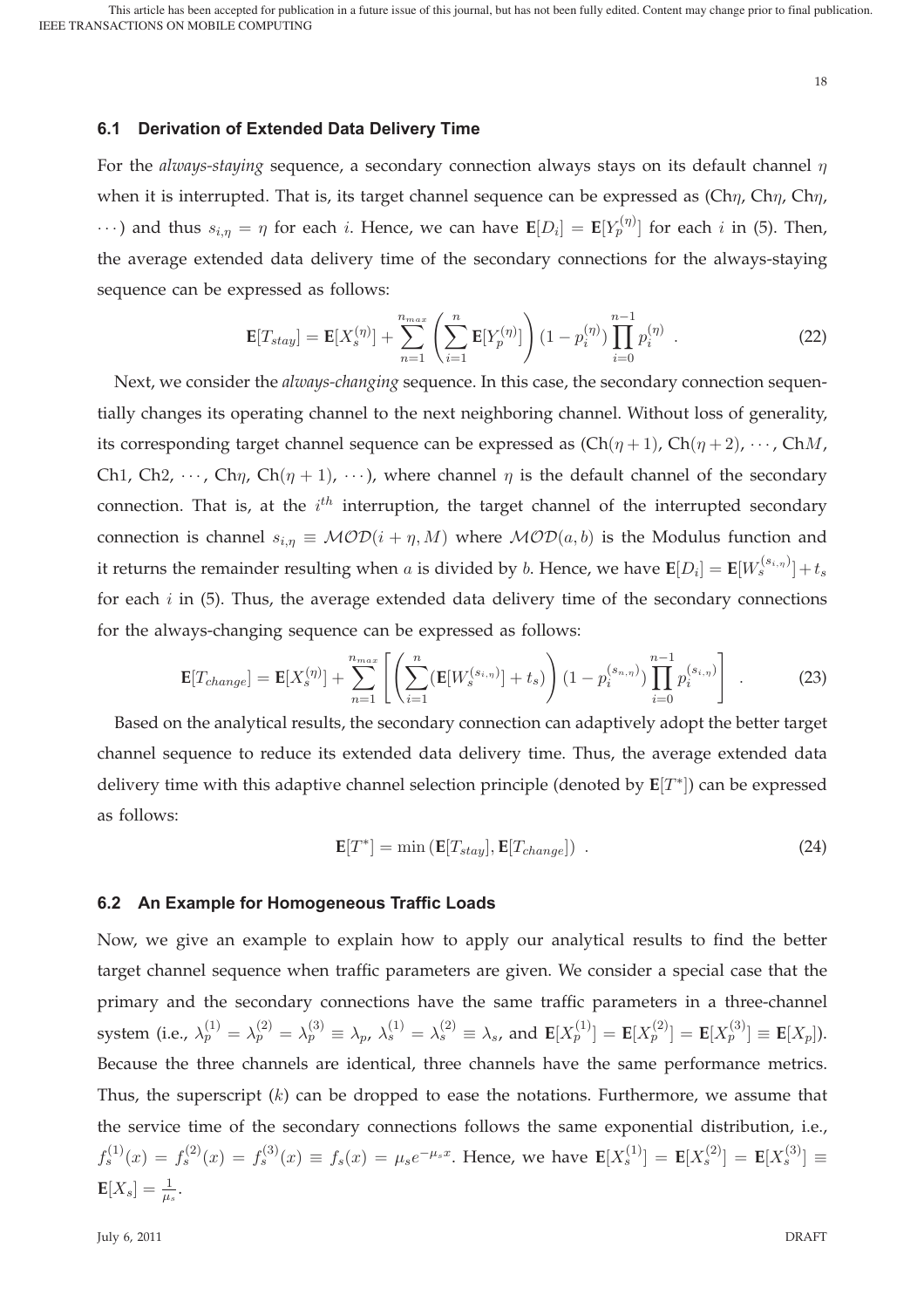# 6.2.1 Derivation of  $p_i^{(\eta)}$  and  $\textsf{E}[Y^{(\eta)}_p]$  in (22)

First, according to Appendix B, we can derive  $\mathbf{E}[\Phi_i^{(\eta)}]$  as follows:

$$
\mathbf{E}[\Phi_i^{(\eta)}] = \mathbf{E}[\Phi_i] = \frac{1}{\lambda_p + \mu_s} \tag{25}
$$

Then, the value of  $p_i^{(\eta)}$  can be derived from (19) as follows:

$$
p_i^{(\eta)} = \lambda_p^{(\eta)} \mathbf{E}[\Phi_i^{(\eta)}] = \frac{\lambda_p}{\lambda_p + \mu_s} \equiv p_i
$$
 (26)

Next, referring to (7), it follows that

$$
\mathbf{E}[Y_p^{(\eta)}] = \mathbf{E}[Y_p] = \frac{\mathbf{E}[X_p]}{1 - \lambda_p \mathbf{E}[X_p]} \quad . \tag{27}
$$

Finally, substituting (26) and (27) into (22), we can obtain the closed-form expression for the extended data delivery time with the always-staying target channel sequence.

# 6.2.2 Derivation of  $\textsf{E}[W_{s}^{(s_{i,\eta})}]$  and  $p_{i}^{(s_{i,\eta})}$  in (23)

Referring to Appendixes A and B, we can have

$$
\omega_i^{(s_{i,\eta})} = \omega_i = \lambda_s \left(\frac{\lambda_p}{\lambda_p + \mu_s}\right)^i \tag{28}
$$

and

$$
\mathbf{E}[(\Phi_i^{(s_{i,\eta})})^2] = \mathbf{E}[(\Phi_i)^2] = \frac{2}{(\lambda_p + \mu_s)^2} \quad . \tag{29}
$$

Next, substituting (25), (28), and (29) into (8), we can have

$$
\mathbf{E}[W_s^{(s_{i,\eta})}] = \mathbf{E}[W_s] = \frac{\lambda_p \mathbf{E}[(X_p)^2] + \frac{2\lambda_s \mathbf{E}[X_s]}{(\lambda_p + \mu_s)} + \frac{(\lambda_p)^2 \mathbf{E}[(X_p)^2]}{1 - \lambda_p \mathbf{E}[X_p]} \mathbf{E}[X_p]}{2(1 - \lambda_p \mathbf{E}[X_p] - \lambda_s \mathbf{E}[X_s])} \tag{30}
$$

Then, referring to (19), it follows that

$$
p_i^{(s_{i,\eta})} = p_i = \frac{\lambda_p}{\lambda_p + \mu_s} \tag{31}
$$

Finally, substituting (30) and (31) into (23), we can obtain the closed-form expression for the extended data delivery time with the always-changing target channel sequence. Note that this closed-form expression for  $p_i$  in this special case had been discussed in [7]. However, [7] cannot extend to the case with the general service time distribution.

In summary, the average extended data delivery time with our adaptive target channel selection approach can be expressed as follows:

$$
\mathbf{E}[T^*] = \begin{cases} \mathbf{E}[T_{stay}] & , \mathbf{E}[Y_p] \le \mathbf{E}[W_s] + t_s \\ \mathbf{E}[T_{change}] & , \mathbf{E}[Y_p] \ge \mathbf{E}[W_s] + t_s \end{cases}
$$
(32)

Note that the always-staying and the always-changing sequences have the same extended data delivery time when  $\mathbf{E}[Y_p] = \mathbf{E}[W_s] + t_s$ .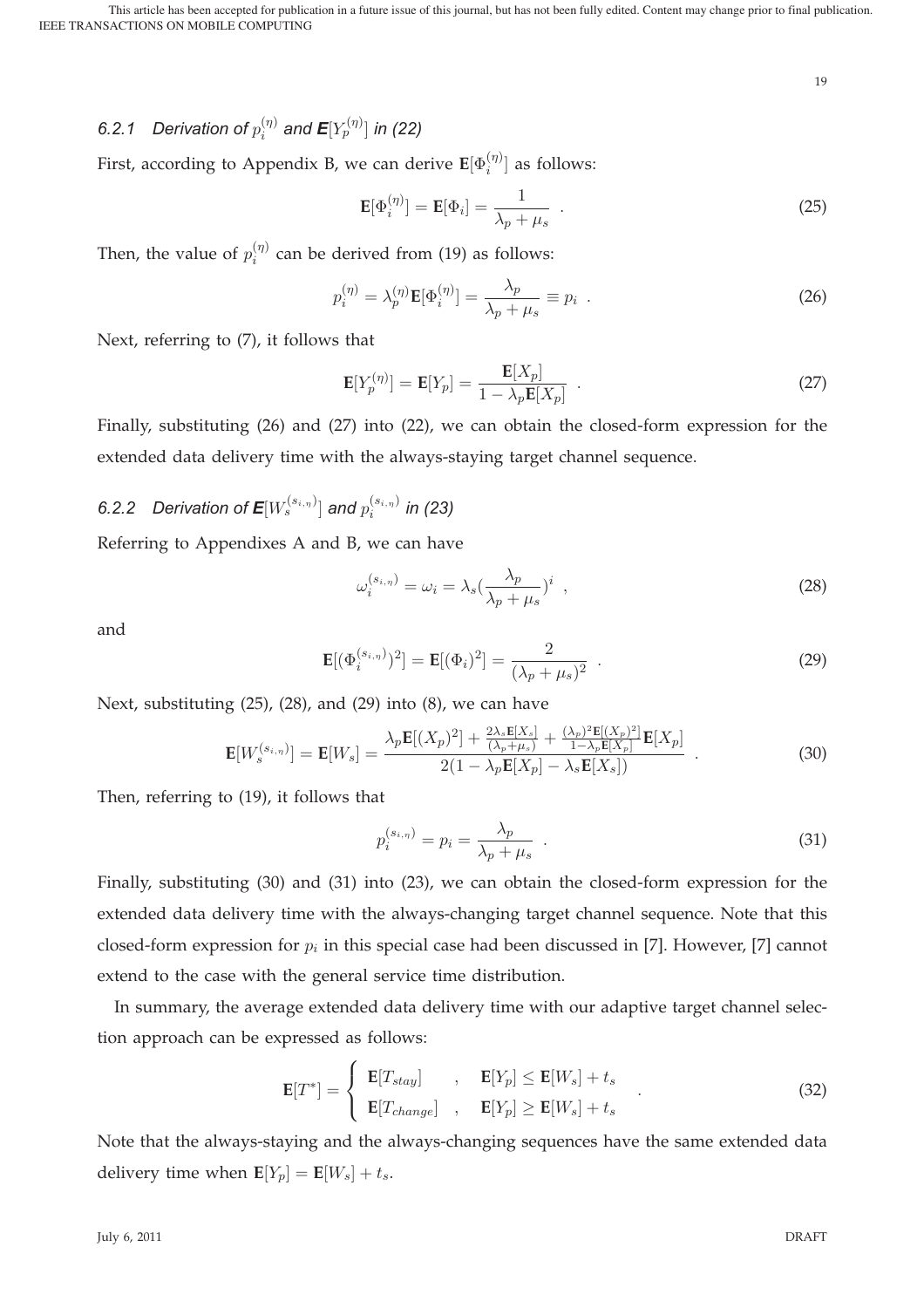# **7 NUMERICAL RESULTS**

We show numerical results to reveal the importance of the three key design features for modeling spectrum handoffs as discussed in Section 2, which consist of 1) general service time distribution; 2) various operating channels; and 3) queueing behaviors of multiple secondary connections. Here, we only show the effects of these key design features on **E**[T]. The effects on other performance metrics (such as  $E[T]/E[X_s]$ ) can be derived based on similar manners.

#### **7.1 Simulation Setup**

In order to validate the proposed analytical model, we perform simulations in non-slot-based (continuous-time) cognitive radio systems, where the inter-arrival time and service time can be the duration of non-integer time slots. We consider a three-channel CR system with Poisson arrival processes of rates  $\lambda_p$  and  $\lambda_s$  for the high-priority primary connections and the lowpriority secondary connections, respectively. The high-priority connections can interrupt the transmissions of the low-priority connections, and the connections with the same priority follow the first-come-first-served (FCFS) scheduling discipline<sup>9</sup>. Referring to the IEEE 802.22 standard, we adopt time slot duration of 10 msec in our simulations [54].

#### **7.2 Effects of Various Service Time Distributions for Primary Connections**

Firstly, we investigate the effects of various service time distributions for primary connections on the extended data delivery time of the secondary connections. The truncated Pareto distribution and the exponential distribution are considered in our simulations. Referring to [49], these two distributions match the actual data and voice traffic measurements very well, respectively. The truncated Pareto distribution is expressed as follows:

$$
f_X(x) = \begin{cases} \alpha \frac{K^{\alpha}}{x^{\alpha+1}} & , \quad K \leq x \leq m \\ \frac{K^{\alpha}}{m^{\alpha}} & , \quad x = m \end{cases}
$$
 (33)

According to [55], the traffic shaping parameter  $\alpha = 1.1$  and the scale parameter  $K = 81.5$ , and the truncated upper bound  $m = 66666$  bytes in (33). Then, the average connection length is 480 bytes for the primary connections. Similarly, we also assume that the average connection length is 480 bytes when the exponentially distributed primary connections are considered. Moreover, we assume that  $\mathbf{E}[X_s^{(1)}] = \mathbf{E}[X_s^{(2)}] = \mathbf{E}[X_s^{(3)}] \equiv \mathbf{E}[X_s] = 10$  (slots/arrival), and  $\mathbf{E}[X_p^{(1)}] = \mathbf{E}[X_p^{(2)}] = \mathbf{E}[X_p^{(3)}] \equiv \mathbf{E}[X_p].$  When the data rate of the primary connections is 19.2

<sup>9.</sup> In fact, the analytical results of mean values obtained in this paper can be applied to other scheduling discipline which is independent of the service time of the primary and secondary connections because the averages of system performance metrics will be invariant to the order of service in this case (see page 113 in [53]).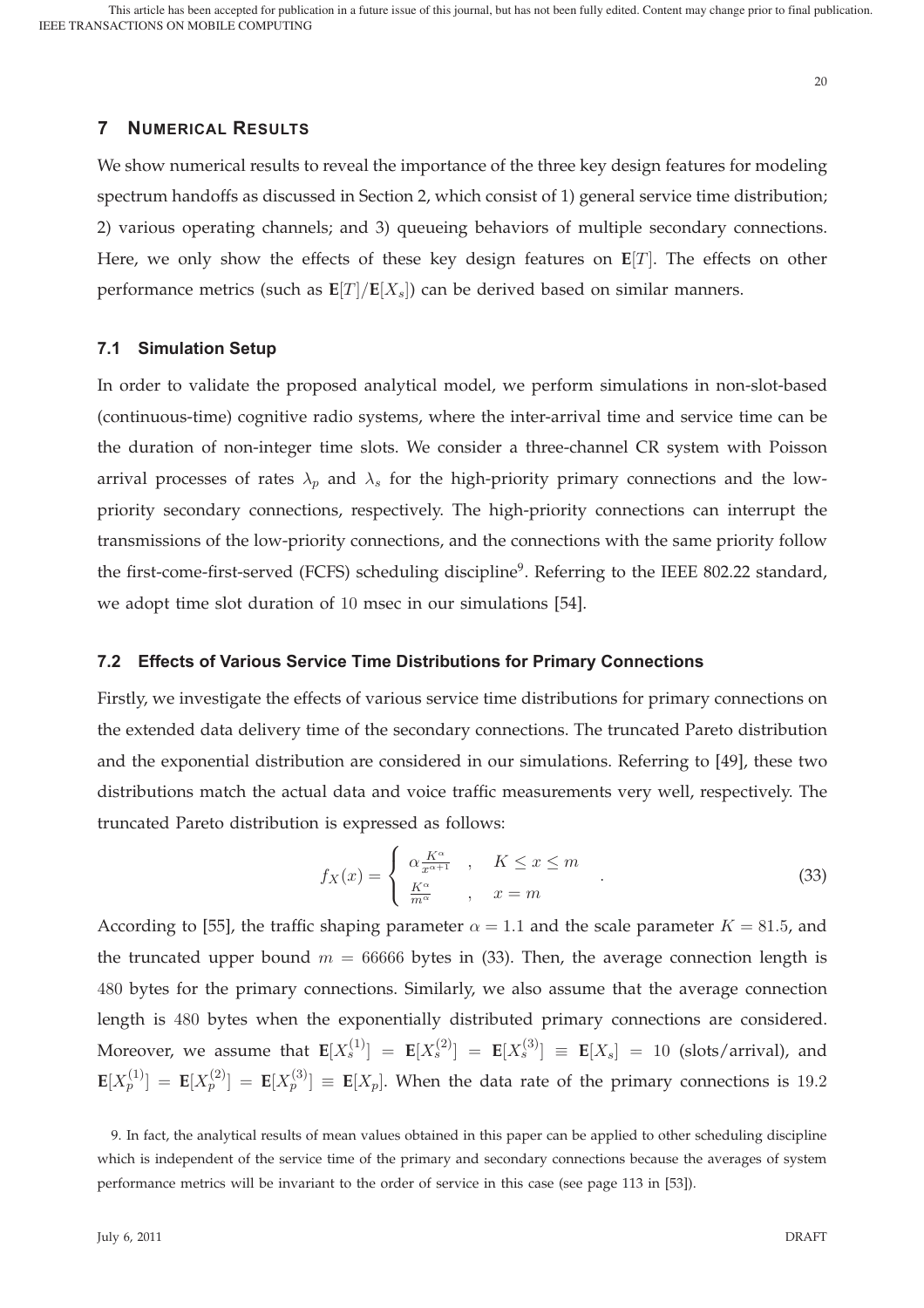Kbps, we have  $\mathbf{E}[X_p] = \frac{480 \times 8 \text{ bits}}{19.2 \text{ Kbps}} \div \frac{10 \text{ msec}}{\text{ slot}} = 20$  (slots/arrival) for the Pareto and the exponential distributions. Furthermore, we consider that  $\lambda_s = 0.01$  (arrivals/slot). Recall that  $\rho_p$  is the channel busy probability resulting from the transmissions of the primary connections. We only consider the case that  $0 \le \rho_p = \text{lambda}_p \mathbf{E}[X_p] < 1 - \lambda_s \mathbf{E}[X_s] = 0.9$  in the following numerical results. When  $\rho_p + \lambda_s \mathbf{E}[X_s] \ge 1$  (or equivalently  $\lambda_p \ge \frac{\lambda_s \mathbf{E}[X_s]}{\mathbf{E}[X_p]} = 0.045$  (arrivals/slot)), the secondary connections will encounter the infinite extended data delivery time on average.

Figure 4 compares the effects of Pareto and exponential service time distributions for primary connections when the always-changing spectrum handoff sequence is adopted. First, we find that the simulation results match the analytical results quite well, which can validate the slot-based assumption used in our analysis. Next, compared to the exponentially distributed service time for primary connections, the Pareto distributed service time results in longer average extended data delivery time in the secondary connections. This phenomenon can be interpreted as follows. Because of the heavy tail property of Pareto distribution, the second moment  $\mathbf{E}[(X_p)^2]$  of service time with Pareto distribution is larger than that with exponential distribution. According to (30) and (23), an interrupted secondary connection will encounter longer waiting time and extended data delivery time when the primary connections' service time distribution is Pareto. For example, when  $\rho_p = 0.44$  or equivalently  $\lambda_p = \frac{\rho_p}{E[X_p]} = 0.022$  (arrivals/slot), the average extended data delivery time with the Pareto-typed primary connection service time is four times longer than that with the exponential-typed primary connection service time. Because the developed analytical framework can characterize the effects of general service time distribution, it is quite useful.

When the always-staying spectrum handoff sequence is adopted, Fig. 5 shows the average extended data delivery time of the secondary connections. According to (22), the extended data delivery time in this case is related to the average busy period  $E[Y_p]$  for the primary connections. Because the considered Pareto and exponential distributions have the same average service time, these two distributions result in the same average busy period  $\mathbf{E}[Y_p]$  for the primary connections according to (27), resulting in the same average extended data delivery time as well.

# **7.3 Traffic-adaptive Target Channel Selection Principle**

Figure 6 compares the extended data delivery time of the always-staying and the alwayschanging spectrum handoff sequences when the service time of the primary connections is exponentially distributed. Based on (32), the traffic-adaptive channel selection approach can appropriately change to better target channel sequence according to traffic conditions. This figure shows that a cross-point occurs when  $\rho_p = 0.44$  or equivalently  $\lambda_p = \frac{\rho_p}{E[X_p]} = 0.022$ (arrivals/slot), where the always-staying and the always-changing sequences result in the same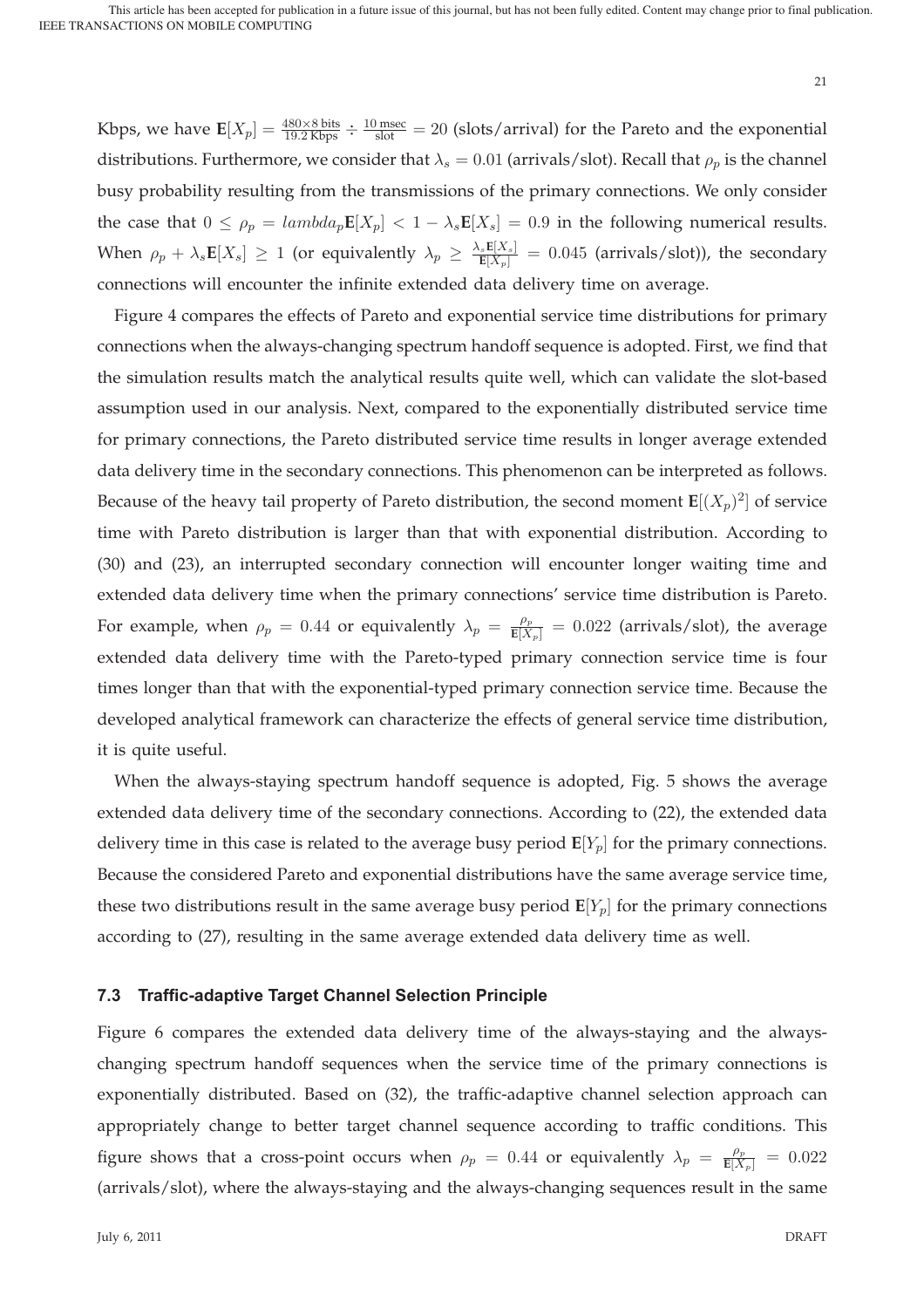

Fig. 4. Effects of Pareto and exponential service time distributions for primary connections on the extended data delivery time  $(E[T_{channel}]$ ) of the secondary connections when the **always-changing** spectrum handoff sequence is adopted, where  $t_s = 1$  (slot),  $\lambda_s = 0.01$  (arrivals/slot),  $\mathbf{E}[X_s] = 10$ (slots/arrival), and  $\mathbf{E}[X_p] = 20$  (slots/arrival).



Fig. 5. Effects of Pareto and exponential service time distributions for primary connections on the extended data delivery time  $(E[T_{stay}])$  of the secondary connections when the **always-staying** spectrum handoff sequence is adopted, where  $t_s = 1$  (slot),  $\lambda_s = 0.01$  (arrivals/slot),  $\mathbf{E}[X_s] = 10$ (slots/arrival), and  $\mathbf{E}[X_p] = 20$  (slots/arrival).

extended data delivery time. When  $\rho_p > 0.44$ , the interrupted user prefers the always-staying sequence. This phenomenon can be interpreted as follows. A larger value of  $\rho_p$  (or equivalently a larger value of  $\lambda_p$ ) will increase the probability that an interrupted secondary user experiences long waiting time when it changes its operating channel. As a result, the average handoff delay for changing operating channel (i.e.,  $\mathbf{E}[W_s] + t_s$ ) will be extended. Then, the average extended data delivery time will be also prolonged. In our case, the secondary user prefers staying on the current operating channel when  $\rho_p > 0.44$ . By contrast, when  $\rho_p < 0.44$ , the

22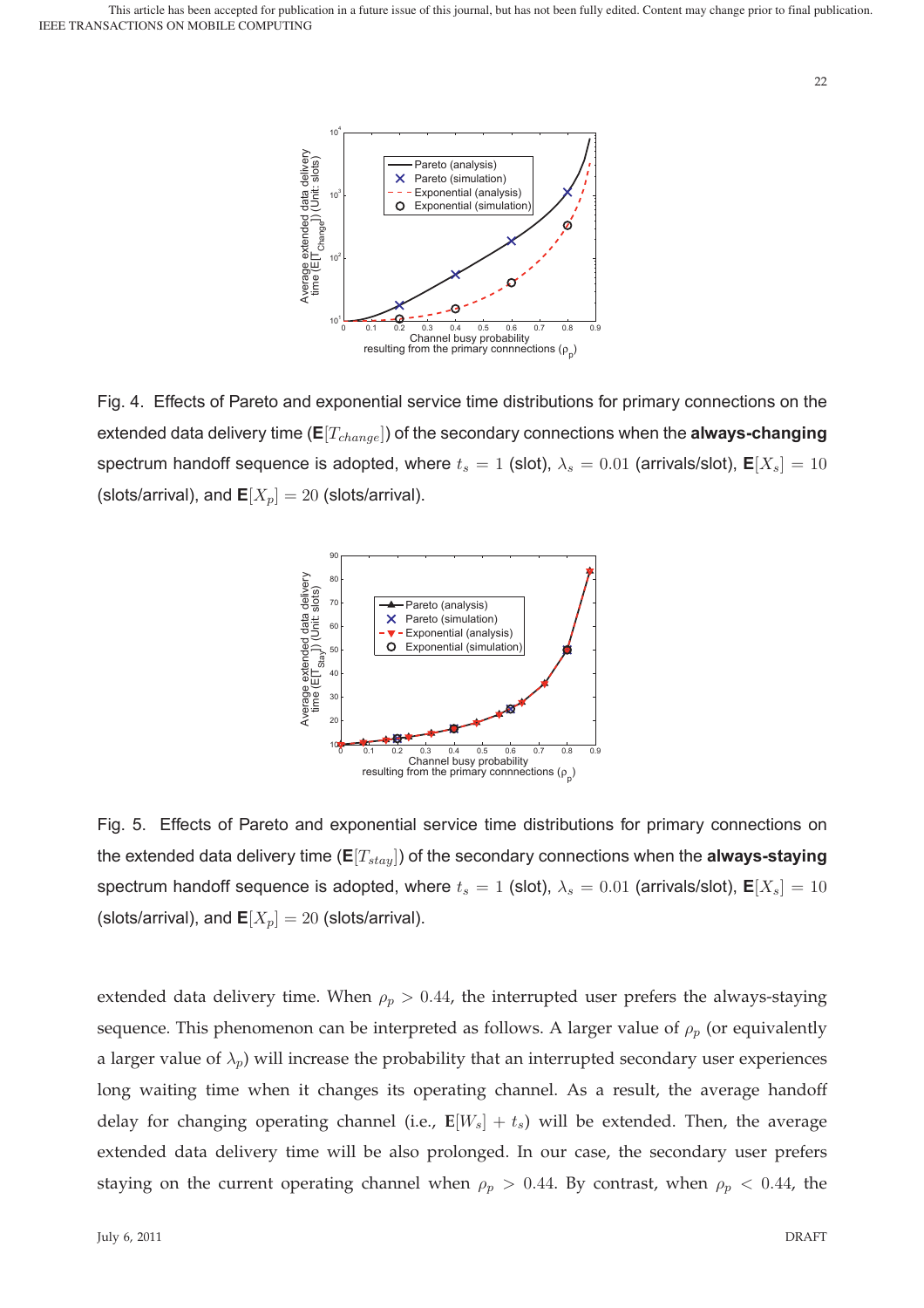

Fig. 6. Comparison of the extended data delivery time for the always-staying and always-changing spectrum handoff sequences as well as the traffic-adaptive channel selection approach, where  $t_s = 1$  (slot),  $\lambda_s = 0.01$  (arrivals/slot),  $\mathbf{E}[X_p] = 20$  (slots/arrival), and  $\mathbf{E}[X_s] = 10$  (slots/arrival).

traffic-adaptive channel selection approach can improve latency performance by changing to the always-changing sequence. For example, when  $\rho_p = 0.2$ , the traffic-adaptive approach can improve the extended data delivery time by 15% compared to the always-staying sequence. Compared to the single-channel spectrum handoff model [30]–[38], the developed analytical framework for multi-channel spectrum handoff is more general because it can incorporate the effects of changing operating channels.

Figure 7 shows the effect of secondary connections' service time  $E[X_s]$  on the cross-point for traffic-adaptive channel selection approach. According to (32), for a lager value of  $E[X_s]$ , the interrupted secondary connection prefers staying on the current channel because the average handoff delay for changing its operating channel is longer than that for staying on the current channel. Thus, the cross-point of "always-staying" and "always-changing" sequences moves toward left-hand side as  $E[X_s]$  increases as seen in the figure.

The analytical results developed in this paper can be used to design the admission control rule for the arriving secondary users subject to their latency requirement<sup>10</sup>. Fig. 8 shows the admissible region for the normalized traffic workloads (or channel utilities)  $(\rho_p, \rho_s)^{11}$  for the Voice over IP (VoIP) services. The maximum allowable average cumulative delay resulting from multiple handoffs is 20 ms for the VoIP traffic [56]. Assume  $E[X_p] = 20$  (slots/arrival) and  $E[X_s] = 10$  (slots/arrival). The admission control policy can be designed according to this figure.

10. The admissible region can be determined by comparing the derived extended data delivery time and the maximum allowable average cumulative delay.

11.  $\rho_p = \lambda_p \mathbf{E}[X_p]$  and  $\rho_s = \lambda_s \mathbf{E}[X_s]$ .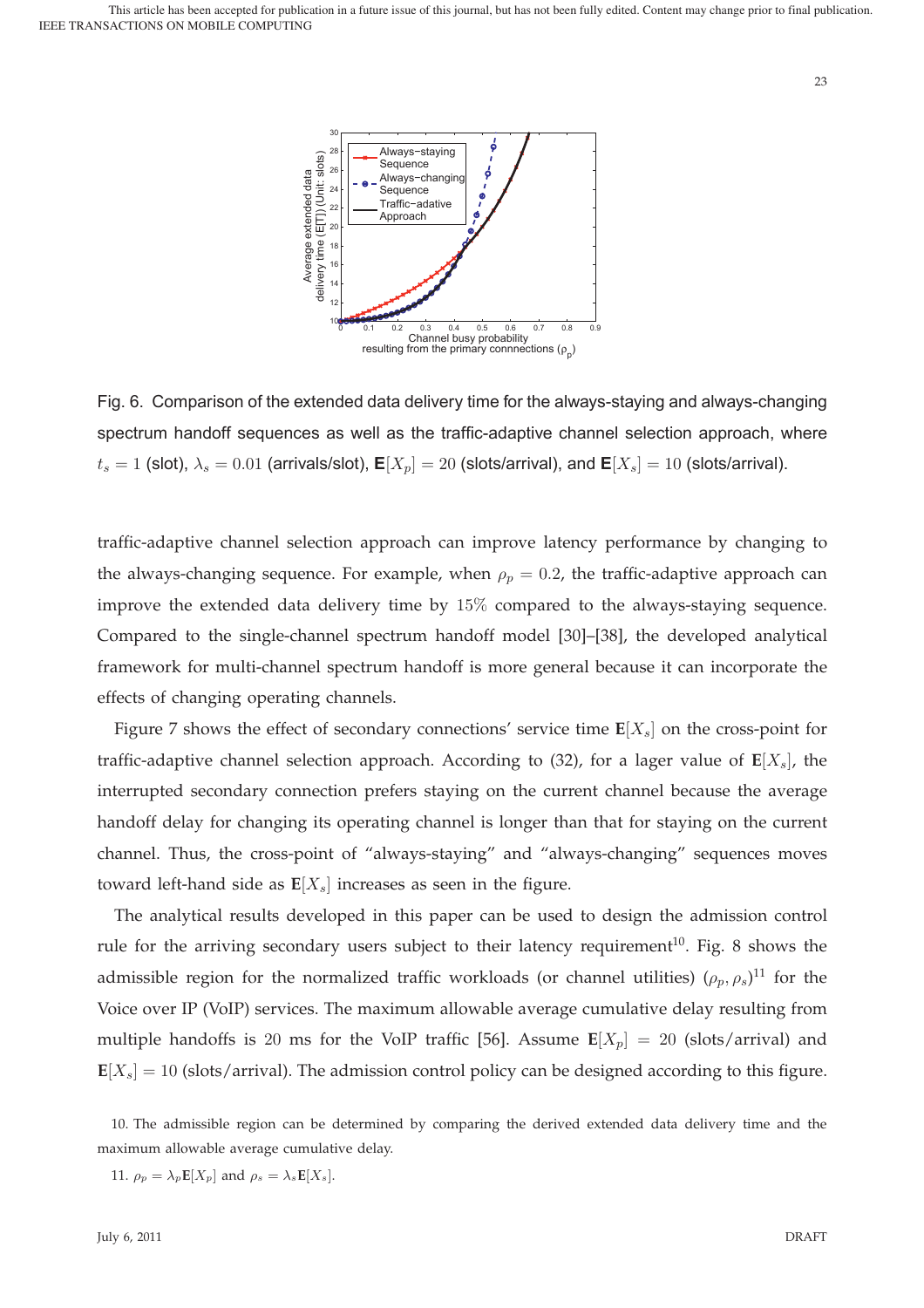

Fig. 7. Effects of secondary connections' service time  $E[X_s]$  on the cross-point for the trafficadaptive channel selection approach, where  $t_s = 1$  (slot),  $\mathbf{E}[X_p] = 20$  (slots/arrival), and  $\lambda_s = 0.01$ (arrivals/slot).

When  $\rho_p < 0.166$ , a CR network can accept all arrival requests from the secondary users until the CR network is saturated, i.e.,  $\rho_p + \rho_s \simeq 1$ . Furthermore, when  $0.166 < \rho_p < 0.312$ , a part of traffic workloads of the secondary users must be rejected in order to satisfy the delay constraint for the secondary users. In this case,  $0.31 < \rho_p + \rho_s < 0.645$ . For example, when  $\rho_p = 0.25$ , a CR network can support at most 0.214 workload for the secondary users. That is, a CR network can accept at most  $\lambda_s = 0.0214$  (arrivals/slot) based on the results shown in the figure when  $\lambda_p = 0.0125$ (arrivals/slot). In order to design the most allowable  $\lambda_s$  to achieve this arrival rate upper bound for the secondary connections, many arrival-rate control methods can be considered, such as the p-persistent carrier sense multiple access (CSMA) protocol in [57] and the call admission control mechanisms in [29], [58], [59]. Finally, when  $\rho_p > 0.312$ , no secondary user can be accepted.

## **7.4 Performance Comparison between Different Channel Selection Methods**

Now we compare the extended data delivery time of the following three schemes: (1) the slotbased target channel selection scheme; (2) the random-based target channel selection scheme; and (3) the traffic-adaptive target channel selection scheme. We consider a three-channel network with various traffic loads, where  $\lambda_p^{(1)} = \lambda_p^{(2)} = \lambda_p^{(3)} \equiv \lambda_p$ ,  $\lambda_s^{(1)} = \lambda_s^{(2)} = \lambda_s^{(3)} \equiv 0.01$  (arrivals/slot),  $(\mathbf{E}[X_p^{(1)}], \mathbf{E}[X_p^{(2)}], \mathbf{E}[X_p^{(3)}]) = (5, 15, 25)$  (slots/arrival), and  $(\mathbf{E}[X_s^{(1)}], \mathbf{E}[X_s^{(2)}], \mathbf{E}[X_s^{(3)}]) = (15, 15, 15)$ (slots/arrival). For the slot-based scheme, the secondary connections prefer selecting the channel which has the lowest busy probability resulting from the primary connections in each time slot. That is, when handoff procedures are initiated in the beginning of each time slot, all the secondary connections will select channel 1 to be their target channels. Furthermore, the randombased scheme selects one channel out of all the three channels for the target channel. Hence, each

24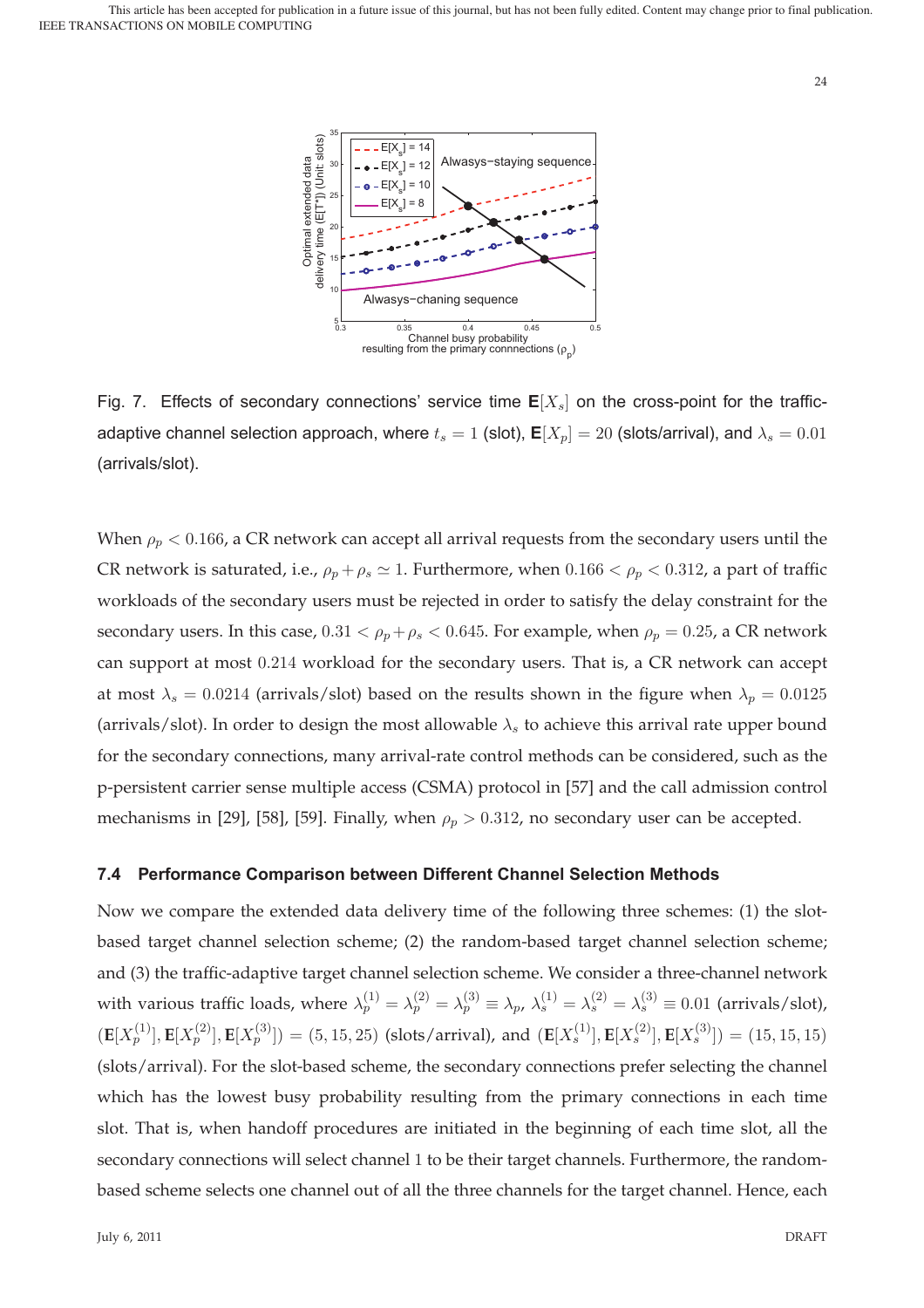

Fig. 8. Admissible region for the normalized traffic workloads  $(\rho_p, \rho_s)$ , where the average cumulative delay constraint can be satisfied when  $t_s = 0$  (slot),  $E[X_p] = 20$  (slots/arrival) and  $E[X_s] = 10$  (slots/arrival).

channel is selected with probability 1/3. Moreover, based on the considered traffic parameters, the traffic-adaptive scheme will adopt the always-changing sequence and the always-staying sequence when  $\lambda_p \leq 0.018$  (arrivals/slot) and  $\lambda_p \geq 0.018$  (arrivals/slot), respectively. The three target channel selection schemes result in various target channel sequences. Based on the proposed analytical model, we can evaluate the average extended data delivery time resulting from these target channel sequences.

Figure 9 compares the extended data delivery time of the three target channel selection methods. We have the following three important observations. First, we consider  $\lambda_p < 0.018$ (arrivals/slot). Because the probability of changing operating channel is higher than that of staying on the current operating channel for the interrupted secondary user in the random-based scheme, we can find that the average extended data delivery time for the random-based target channel selection scheme is similar to that for the traffic-adaptive target channel selection scheme, which adopts the always-changing sequence. Secondly, when  $\lambda_p > 0.018$  (arrivals/slot), the traffic-adaptive scheme can shorten the average extended data delivery time because it adopts the always-staying sequence. For a larger value of  $\lambda_p$ , the traffic-adaptive scheme can improve the extended data delivery time more significantly. Thirdly, it is shown that the random-based and traffic-adaptive schemes can result in shorter extended data delivery time compared to the slotbased scheme. For example, when  $\lambda_p = 0.018$ , the random-based and traffic-adaptive schemes can improve the extended data delivery time by 35% compared to the slot-based scheme. This is because the slot-based scheme ignores the queueing behaviors of the secondary connections.

25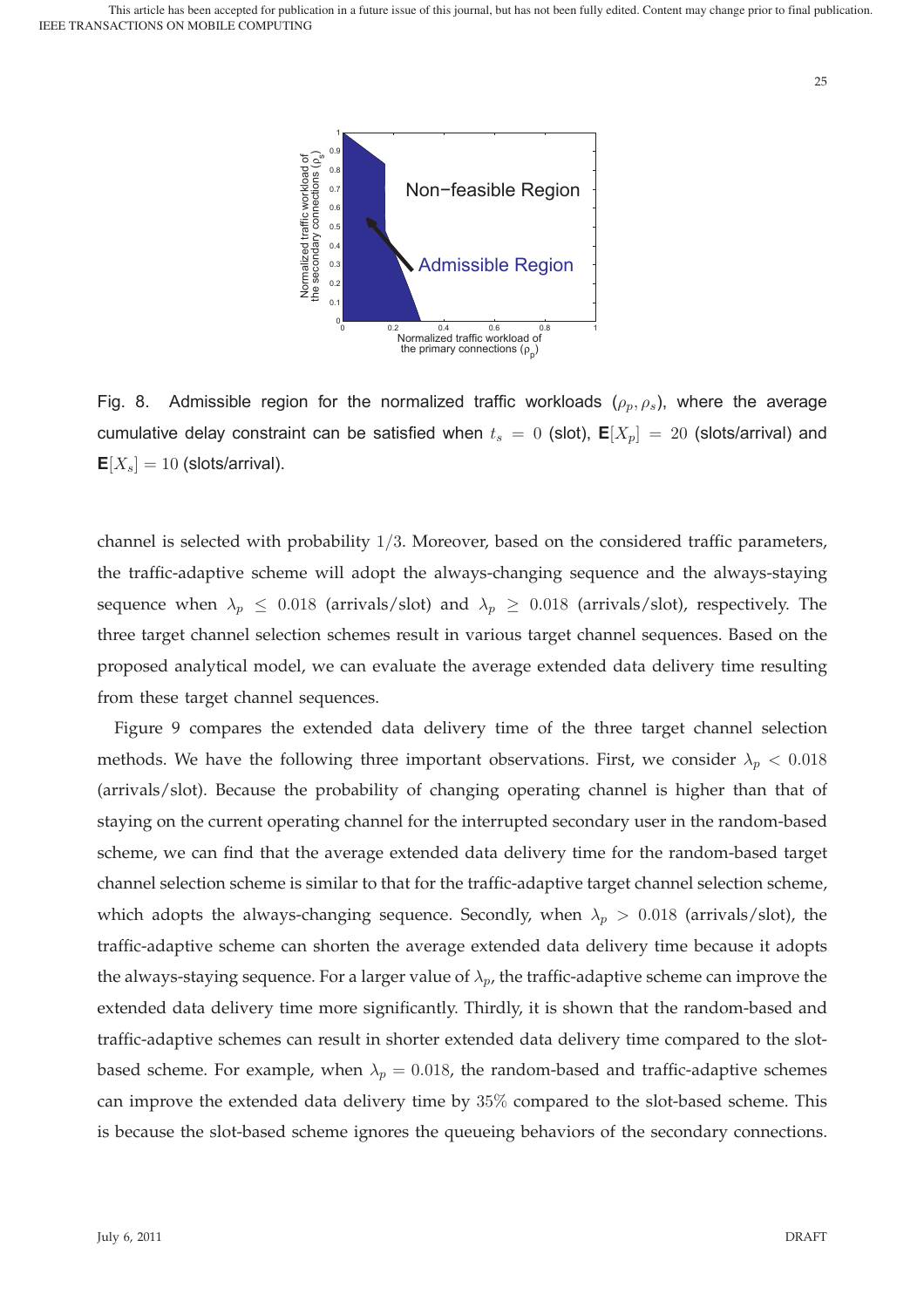



## **8 CONCLUSIONS**

In this paper, we have proposed a PRP M/G/1 queueing network model to characterize the spectrum usage behaviors with multiple handoffs. We studied the latency performance of the secondary connections by considering the effects of (1) general service time distribution; (2) various operating channels; and (3) queueing behaviors of multiple secondary connections. The proposed model can accurately estimate the extended data delivery time of different proactively designed target channel sequences. On top of this model, we showed the extended data delivery time of the secondary connections based on the *always-staying* and the *always-changing* sequences used in the IEEE 802.22 standard. If the secondary users can adaptively adopt the better target channel sequence according to traffic conditions, the extended data delivery time can be improved significantly compared to the existing target channel selection methods, especially for the heavy traffic loads of the primary users.

Some interesting research issues can be extended from this paper. For example, we can consider other re-establishment policies rather than the resumption policy as in this paper. In this paper, we assumed that the interrupted secondary user can resume its unfinished transmission on the suitable channel. However, in other scenarios, the interrupted secondary user may need to retransmit the whole connection rather than resuming the unfinished transmission. In this situation, a CR network should be modeled by the preemptive *repeat* priority queueing network, and is worthwhile to investigate the latency performance resulted from this policy. Furthermore, how to apply the concept of priority queueing to other applications, such as electronic health (e-Health) applications [60], is also an important issue.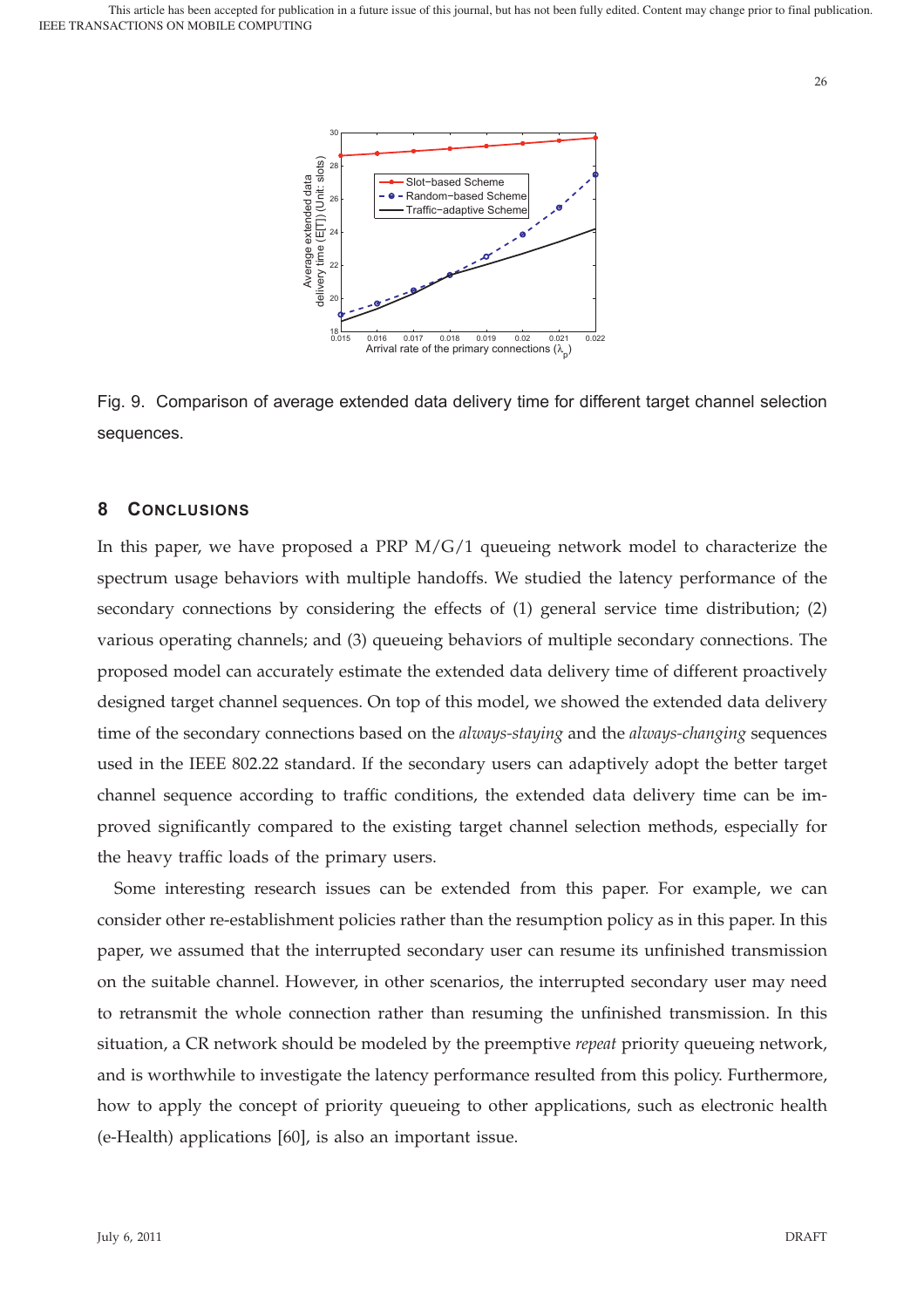# **REFERENCES**

- [1] J. Mitola and G. Q. Maguire, "Cognitive Radio: Making Software Radios More Personal," *IEEE Personal Communications*, vol. 6, pp. 13–18, Aug. 1999.
- [2] S. Haykin, "Cognitive Radio: Brain-empowered Wireless Communications," *IEEE Journal on Selected Areas in Communications*, vol. 23, no. 2, pp. 201–220, Feb. 2005.
- [3] R. W. Thomas, L. A. DaSilva, and A. B. MacKenzie, "Cognitive Networks," *IEEE International Symposium on Dynamic Spectrum Access Networks (DySPAN)*, Nov. 2005.
- [4] C.-W. Wang, L.-C. Wang, and F. Adachi, "Performance Gains for Spectrum Utilization in Cognitive Radio Networks with Spectrum Handoff," *International Symposium on Wireless Personal Multimedia Communications (WPMC)*, Sep. 2009.
- [5] T. A. Weiss and F. K. Jondral, "Spectrum Pooling: An Innovative Dtrategy for the Enhancement of Spectrum Efficiency," *IEEE Radio Communications Magazine*, vol. 42, no. 3, pp. S8–S14, Mar. 2004.
- [6] I. F. Akyildiz, W.-Y. Lee, M. C. Vuran, and S. Mohanty, "A Survey on Spectrum Management in Cognitive Radio Networks," *IEEE Communications Magazine*, vol. 46, no. 4, pp. 40–48, Apr. 2008.
- [7] H.-J. Liu, Z.-X. Wang, S.-F. Li, and M. Yi, "Study on the Performance of Spectrum Mobility in Cognitive Wireless Network," *IEEE Singapore International Conference on Communication Systems (ICCS)*, Jun. 2008.
- [8] L.-C. Wang, C.-W. Wang, and K.-T. Feng, "A Queueing-Theoretical Framework for QoS-Enhanced Spectrum Management in Cognitive Radio Networks," *accepted by IEEE Wireless Communications Magazine*, 2010.
- [9] Q. Zhao, L. Tong, A. Swami, and Y. Chen, "Decentralized Cognitive MAC for Opportunistic Spectrum Access in Ad Hoc Networks: A POMDP Framework," *IEEE Journal on Selected Areas in Communications*, vol. 25, no. 3, pp. 589–600, Apr. 2007.
- [10] Q. Zhao, S. Geirhofer, L. Tong, and B. M. Sadler, "Opportunistic Spectrum Access via Periodic Channel Sensing," *IEEE Transactions on Signal Processing*, vol. 56, no. 2, pp. 785–796, Feb. 2008.
- [11] O. Mehanna, A. Sultan, and H. E. Gamal, "Blind Cognitive MAC Protocols," *IEEE International Conference on Communications (ICC)*, Jun. 2009.
- [12] R.-T. Ma, Y.-P. Hsu, and K.-T. Feng, "A POMDP-based Spectrum Handoff Protocol for Partially Observable Cognitive Radio Networks," *IEEE Wireless Communications and Networking Conference (WCNC)*, Apr. 2009.
- [13] M. Hoyhtya, S. Pollin, and A. Mammela, "Performance Improvement with Predictive Channel Selection for Cognitive Radios," *IEEE International Workshop on Cognitive Radio and Advanced Spectrum Management (CogART)*, Feb. 2008.
- [14] ——, "Classification-based Predictive Channel Selection for Cognitive Radios," *IEEE International Conference on Communications (ICC)*, May 2010.
- [15] H. Han, Q. Wu, and H. Yin, "Spectrum Sensing for Real-time Spectrum Handoff in CRNs," *IEEE International Conference on Advanced Computer Theory and Engineering (ICACTE)*, Aug. 2010.
- [16] L. Yang, L. Cao, and H. Zheng, "Proactive Channel Access in Dynamic Spectrum Networks," *Physical Communication*, vol. 1, no. 2, pp. 103–111, 2008.
- [17] S.-U. Yoon and E. Ekici, "Voluntary Spectrum Handoff: A Novel Approach to Spectrum Management in CRNs," *IEEE International Conference on Communications (ICC)*, May 2010.
- [18] Y. Song and J. Xie, "Common Hopping Based Proactive Spectrum Handoff in Cognitive Radio Ad Hoc Networks," *IEEE Global Communications Conference (GLOBECOM)*, Dec. 2010.
- [19] A. Lertsinsrubtavee, N. Malouch, and S. Fdida, "Spectrum Handoff Strategies for Multiple Channels Cognitive Radio Network," *ACM CoNEXT Student Workshop*, Mar. 2010.
- [20] A. W. Min and K. G. Shin, "Exploiting Multi-channel Diversity in Spectrum-agile Networks," *IEEE International Conference on Computer Communications (INFOCOM)*, Apr. 2008.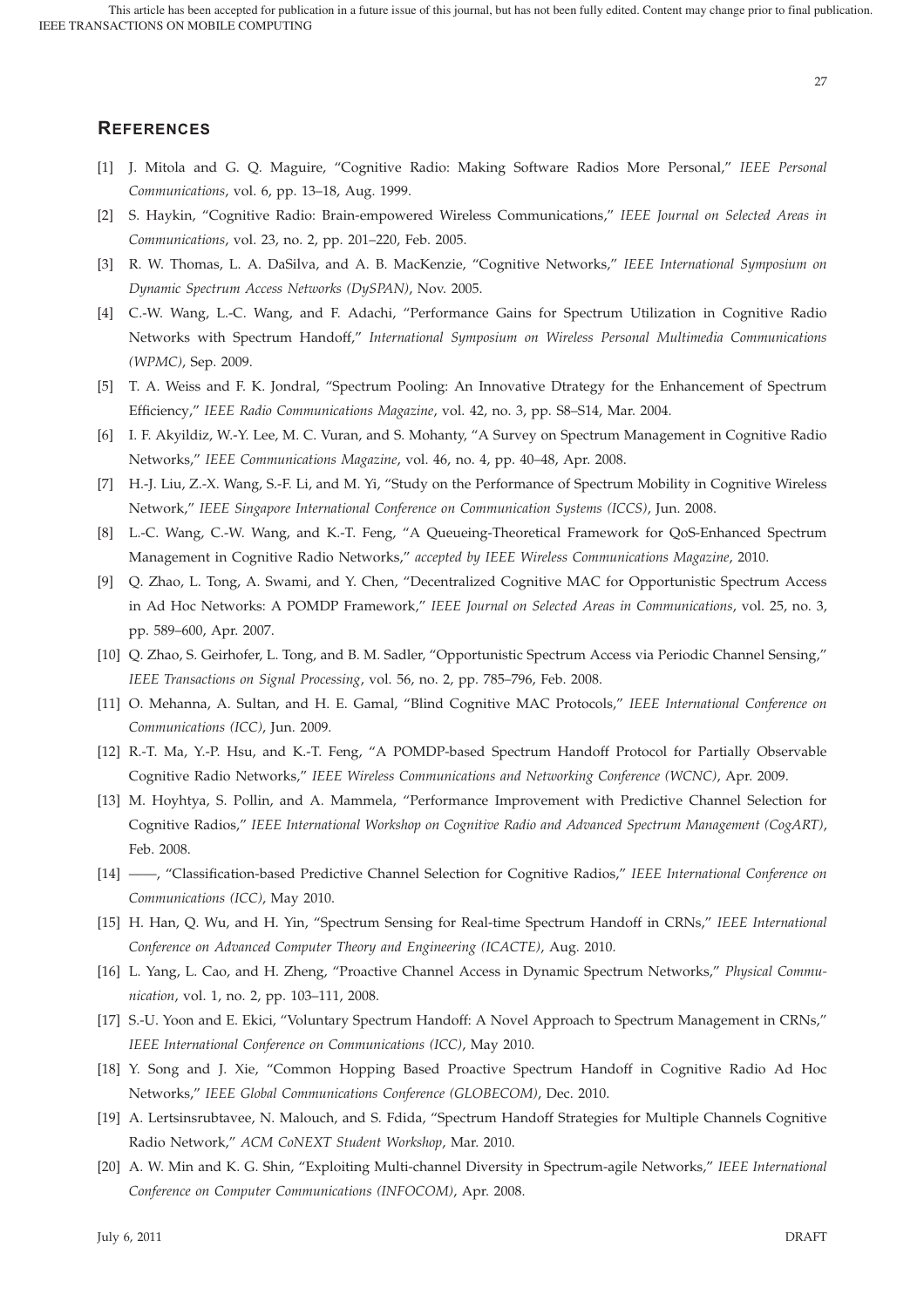- [21] X. Li, Q. Zhao, X. Guan, and L. Tong, "Optimal Cognitive Access of Markovian Channels under Tight Collision Constraints," *IEEE Journal on Selected Areas in Communications*, vol. 29, no. 4, pp. 746–759, Apr. 2011.
- [22] S. Srinivasa and S. A. Jafar, "The Throughput Potential of Cognitive Radio: A Theoretical Perspective," *IEEE Communications Magazine*, pp. 73–79, May 2007.
- [23] Q. Shi, D. Taubenheim, S. Kyperountas, P. Gorday, and N. Correal, "Link Maintenance Protocol for Cognitive Radio System with OFDM PHY," *IEEE International Symposium on Dynamic Spectrum Access Networks (DySPAN)*, Apr. 2007.
- [24] H. Su and X. Zhang, "Channel-hopping Based Single Transceiver MAC for Cognitive Radio Networks," *IEEE Annual Conference on Information Sciences and Systems (CISS)*, Mar. 2008.
- [25] C.-W. Wang, L.-C. Wang, and F. Adachi, "Modeling and Analysis for Reactive-decision Spectrum Handoff in Cognitive Radio Networks," *IEEE Global Communications Conference (GLOBECOM)*, Dec. 2010.
- [26] D. Willkomm, J. Gross, and A. Wolisz, "Reliable Link Maintenance in Cognitive Radio Systems," *IEEE International Symposium on Dynamic Spectrum Access Networks (DySPAN)*, Nov. 2005.
- [27] J. Tian and G. Bi, "A New Link Maintenance and Compensation Model for Cognitive UWB Radio Systems," *International Conference on ITS Telecommunications Proceedings*, Jun. 2006.
- [28] L.-C. Wang and A. Chen, "On the Performance of Spectrum Handoff for Link Maintenance in Cognitive Radio," *IEEE International Symposium on Wireless Pervasive Computing (ISWPC)*, May 2008.
- [29] B. Wang, Z. Ji, K. J. Ray Liu, and T. C. Clancy, "Primary-prioritized Markov Approach for Dynamic Spectrum Allocation," *IEEE Transactions on Wireless Communications*, vol. 8, pp. 1854–1865, Apr. 2009.
- [30] C. Zhang, X. Wang, and J. Li, "Cooperative Cognitive Radio with Priority Queueing Analysis," *IEEE International Conference on Communications (ICC)*, Jun. 2009.
- [31] H. Tran, T. Q. Duong, and H.-J. Zepernick, "Average Waiting Time of Packets with Different Priorities in Cognitive Radio Networks," *IEEE International Symposium on Wireless Pervasive Computing (ISWPC)*, May 2010.
- [32] I. Suliman and J. Lehtomaki, "Queueing Analysis of Opportunistic Access in Cognitive Radios," *IEEE International Workshop on Cognitive Radio and Advanced Spectrum Management (CogART)*, May 2009.
- [33] H. Li, "Queuing Analysis of Dynamic Spectrum Access Subject to Interruptions from Primary Users," *International Conference on Cognitive Radio Oriented Wireless Networks and Communications (CrownCom)*, Jun. 2010.
- [34] P. Zhu, J. Li, and X. Wang, "A New Channel Parameter for Cognitive Radio," *International Conference on Cognitive Radio Oriented Wireless Networks and Communications (CrownCom)*, Aug. 2007.
- [35] ——, "Scheduling Model for Cognitive Radio," *International Conference on Cognitive Radio Oriented Wireless Networks and Communications (CrownCom)*, May 2008.
- [36] S. Wang and H. Zheng, "A Resource Management Design for Cognitive Radio Ad Hoc Networks," *IEEE Military Communications Conference (MILCOM)*, Oct. 2009.
- [37] F. Borgonovo, M. Cesana, and L. Fratta, "Throughput and Delay Bounds for Cognitive Transmissions," *Advances in Ad Hoc Networking*, vol. 265, pp. 179–190, Aug. 2008.
- [38] H.-P. Shiang and M. van der Schaar, "Queuing-based Dynamic Channel Selection for Heterogeneous Multimedia Applications Over Cognitive Radio Networks," *IEEE Transactions on Multimedia*, vol. 10, no. 5, pp. 896–909, Aug. 2008.
- [39] Y.-C. Liang, Y. Zeng, E. C. Peh, and A. T. Hoang, "Sensing-throughput Tradeoff for Cognitive Radio Networks," *IEEE Transactions on Wireless Communications*, vol. 7, no. 4, Apr. 2008.
- [40] P. Wang, L. Xiao, S. Zhou, and J. Wang, "Optimization of Detection Time for Channel Efficiency in Cognitive Radio Systems," *IEEE Wireless Communications and Networking Conference (WCNC)*, Mar. 2007.
- [41] W.-Y. Lee and I. F. Akyildiz, "Optimal Spectrum Sensing Framework for Cognitive Radio Networks," *IEEE Transactions on Wireless Communications*, vol. 7, no. 10, pp. 3845–3857, Oct. 2008.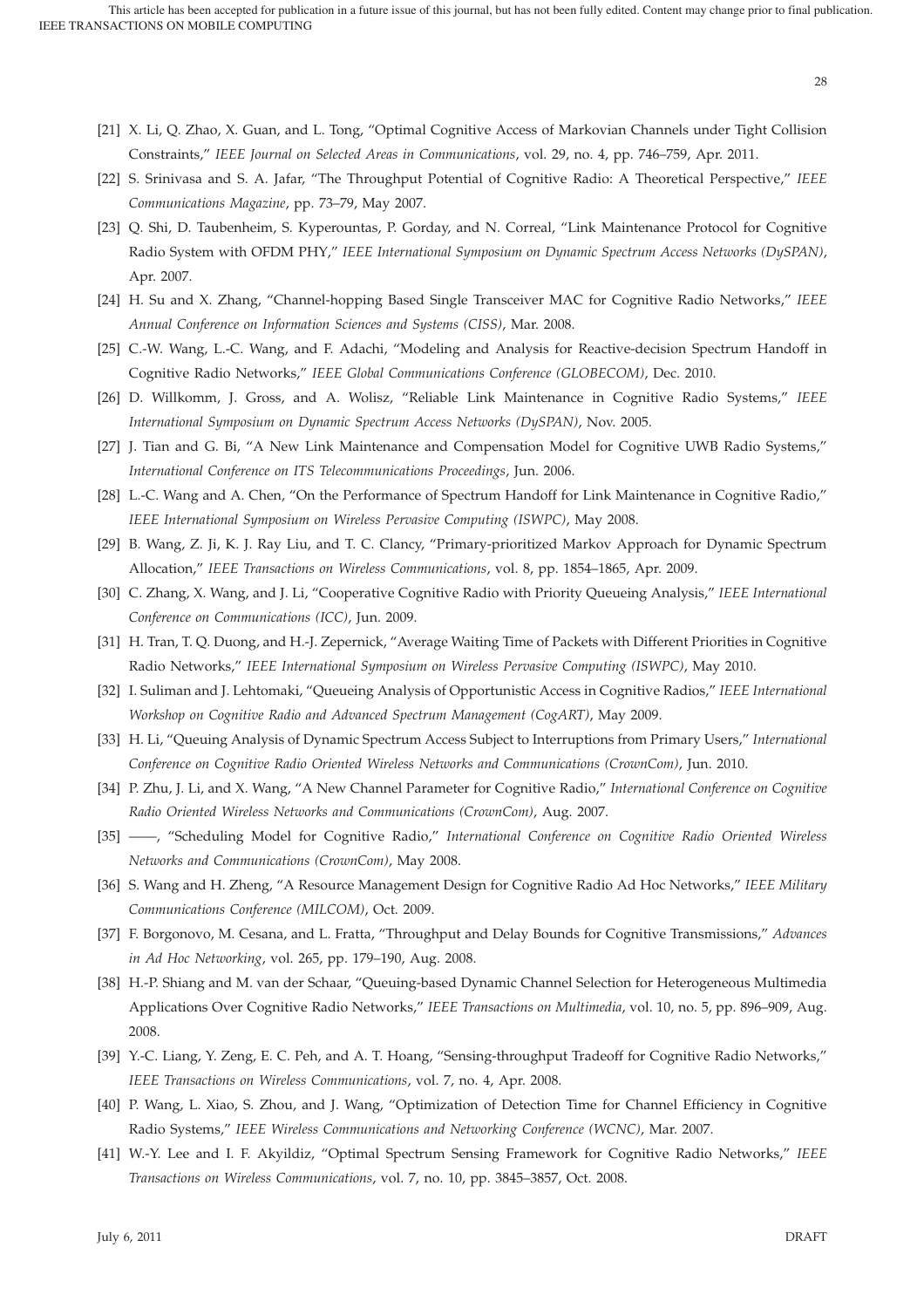- [42] C. R. Stevenson, G. Chouinard, Z. Lei, W. Hu, S. J. Shellhammer, and W. Caldwell, "IEEE 802.22: The First Cognitive Radio Wireless Regional Area Network Standard," *IEEE Communications Magazine*, vol. 47, no. 1, pp. 130–138, Jan. 2009.
- [43] IEEE 802.11, *Part 11: Wireless LAN Medium Access Control (MAC) and Physical Layer (PHY) Specifications*, supplement to IEEE 802.11 Standard, Sep. 1999.
- [44] L.-C. Wang, C.-W. Wang, and F. Adachi, "Load-Balancing Spectrum Decision for Cognitive Radio Networks," *IEEE Journal on Selected Areas in Communications*, vol. 29, no. 4, pp. 757–769, Apr. 2011.
- [45] L.-C. Wang, Y.-C. Lu, C.-W. Wang, and D. S.-L. Wei, "Latency Analysis for Dynamic Spectrum Access in Cognitive Radio: Dedicated or Embedded Control Channel?" *IEEE International Symposium on Personal, Indoor and Mobile Radio Communications (PIMRC)*, Sep. 2007.
- [46] J. Mo, H.-S. W. So, and J. Walrand, "Comparison of Multichannel MAC Protocols," *IEEE Transactions on Mobile Computing*, vol. 7, no. 1, pp. 50–65, Jan. 2008.
- [47] C.-W. Wang, "Queueing-Theoretical Spectrum Management Techniques for Cognitive Radio Networks," Ph.D. dissertation, National Chiao-Tung University, Sep. 2010.
- [48] X. Li and S. A. Zekavat, "Traffic Pattern Prediction and Performance Investigation for Cognitive Radio Systems," *IEEE Wireless Communications and Networking Conference (WCNC)*, Mar. 2008.
- [49] Chee-Hock Ng and Boon-Hee Soong, *Queueing Modelling Fundamentals with Applications in Communication Networks, 2nd*. John Wiley & Sons Inc., 2008.
- [50] R. W. Wolff, "Poisson Arrivals See Time Averages," *Operations Research*, vol. 30, no. 2, pp. 223–231, Mar./Apr. 1982.
- [51] S. K. Bose, *An Introduction to Queueing Systems*. Kluwer Academic/Plenum Publishers, New York, 2002.
- [52] W. Hu, D. Willkomm, G. Vlantis, M. Gerla, and A. Wolisz, "Dynamic Frequency Hopping Communities for Efficient IEEE 802.22 Operation," *IEEE Communications Magazine*, vol. 45, no. 5, pp. 80–87, May 2007.
- [53] L. Kleinrock, *Queueing Systems Volume 2: Computer Applications*. John Wiley & Sons Inc., 1975.
- [54] *Draft Standard for Wireless Regional Area Networks Part 22: Cognitive Wireless RAN Medium Access Control (MAC) and Physical Layer (PHY) Specifications*, IEEE 802.22 Working Group.
- [55] ETSI, "Universal Mobile Telecommunications System (UMTS); Selection Procedures for The Choice of Radio Transmission Technologies of The UMTS," *Technical Report UMTS 30.03 version 3.2.0*, April 1998.
- [56] C. R. Stevenson, C. Cordeiro, E. Sofer, and G. Chouinard, "Functional Requirements for The 802.22 WRAN Standard," *IEEE 802.22-05/0007r46*, Sep. 2005.
- [57] A. Banaei and C. N. Georghiades, "Throughput Analysis of a Randomized Sensing Scheme in Cell-based Ad-hoc Cognitive Networks," *IEEE International Conference on Communications (ICC)*, Jun. 2009.
- [58] M. Huang, R. Yu, and Y. Zhang, "Call Admission Control with Soft-QoS Based Spectrum Handoff in Cognitive Radio Networks," *International Conference on Wireless Communications and Mobile Computing (IWCMC)*, Jun. 2009.
- [59] C.-W. Wang, L.-C. Wang, and F. Adachi, "Optimal Admission Control in Cognitive Radio Networks with Sensing Errors," *IEICE Tech. Rep.*, vol. 109, no. 440, pp. 491–496, Mar. 2010.
- [60] P. Phunchongharn, D. Niyato, E. Hossain, and S. Camorlinga, "An EMI-Aware Prioritized Wireless Access Scheme for e-Health Applications in Hospital Environments," *IEEE Transactions on Information Technology in Biomedicine*, vol. 14, no. 5, pp. 1247–1258, Sep. 2010.